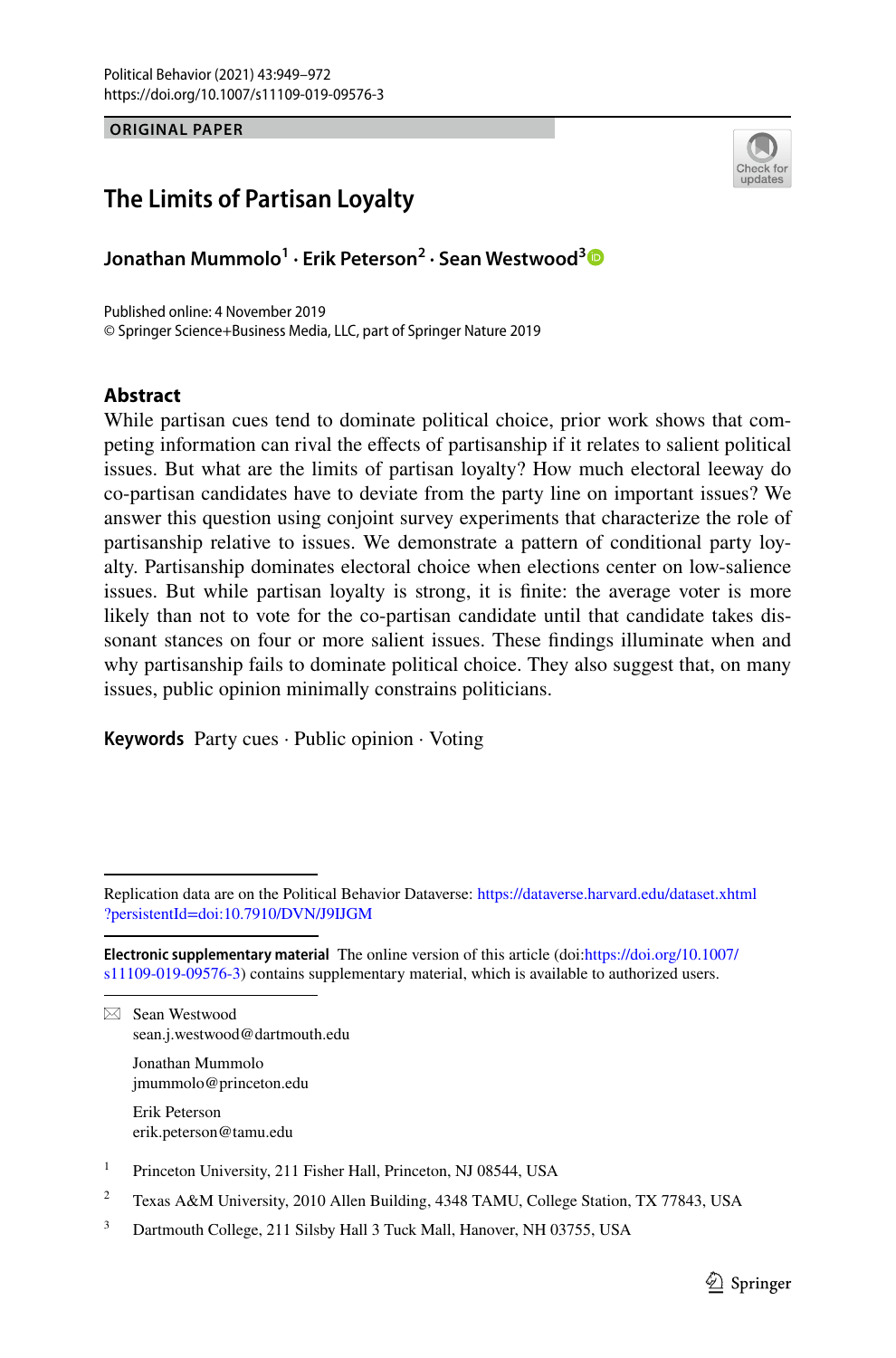Partisanship serves as the preeminent cue voters use to navigate politics—it ofers a powerful heuristic that shapes candidate choice, policy opinion and even perceptions of social conditions in the mass public. For decades, scholars of American Politics have debated both the empirical strength and normative implications of partisan attachments, asking whether—in an increasingly polarized context—party identifcation plays a near-deterministic role in how voters make decisions (e.g., Campbell et al. [1960;](#page-22-0) Bartels [2000](#page-21-0); Cohen [2003](#page-22-1)).

Despite agreement that partisanship serves as the central cue voters use to navigate politics (Bartels [2000](#page-21-0); Campbell et al. [1960;](#page-22-0) Cohen [2003](#page-22-1); Rahn [1993](#page-23-0); Zaller [1992](#page-23-1)), competing considerations can rival, and even exceed, the effect of party labels on political decisions (Malhotra and Kuo [2008](#page-23-2); Boudreau and MacKenzie [2014](#page-21-1); Bullock [2011](#page-22-2); Nicholson [2011;](#page-23-3) Arceneaux [2008](#page-21-2)). For example, close to 10% of partisan voters in recent American National Election Studies (ANES) opposed their co-partisan presidential candidate—defections that are linked to issue-based disagreement with their party's nominee (Gooch and Huber [2018](#page-22-3); Jessee [2012](#page-22-4)). In particular, partisan defections are thought to be driven by cross-pressures imposed by salient political information: voters' support wanes if co-partisan candidates take the "wrong" position on issues they deem relevant and important (see especially, Arceneaux [2008;](#page-21-2) Ciuk and Yost [2016\)](#page-22-5).

While these studies document the mitigating efects of political information, the limits of partisan loyalty remain unknown. Is partisan loyalty efectively inexhaustible? How many dissonant issue positions can a candidate take before the average co-partisan voter abandons them? Given increased concern about "blind" partisan loyalty, and the recent success of national candidates who took deviant stances on issues long thought to be cornerstones of partisan ideologies, characterizing the limits of partisan loyalty is imperative.

Here we assess these limits through paired-choice candidate conjoint experiments (Hainmueller et al. [2014\)](#page-22-6) that pit partisan cues against candidate positions that crosspressure voters. Our experiments feature several new elements. First, we require individuals to choose between two candidates from opposing parties. The absence of partisan competition in earlier work may infate the role of issues because opposing a co-partisan does not necessarily require supporting an out-partisan, a potentially insurmountable hurdle given contemporary out-party hostility (Iyengar et al. [2019](#page-22-7); Mason [2015](#page-23-4); Huddy et al. [2015](#page-22-8)). Second, to avoid drawing conclusions based on the idiosyncratic efects of a limited set of issues, we examine several issues in each study. Third, while prior studies categorize issues as high or low-salience by assertion (e.g. Arceneaux [2008;](#page-21-2) Ciuk and Yost [2016](#page-22-5)), we use both self-reported and behavioral measures of issue importance to make these classifcations.

Our results explain when and why partisans are willing to defect from the party line. While partisan loyalty is not inexhaustible, we fnd it is strong enough to give candidates wide latitude to take issue stances which confict with their supporters. On low salience issues that voters deem unimportant, candidates enjoy a virtually unconstrained ability to take deviant issue stances. On salient issues, the average voter is less forgiving, but is more likely than not to remain loyal to their co-partisan candidate up until the point that the candidate disagrees with them on four or more high-salience issues.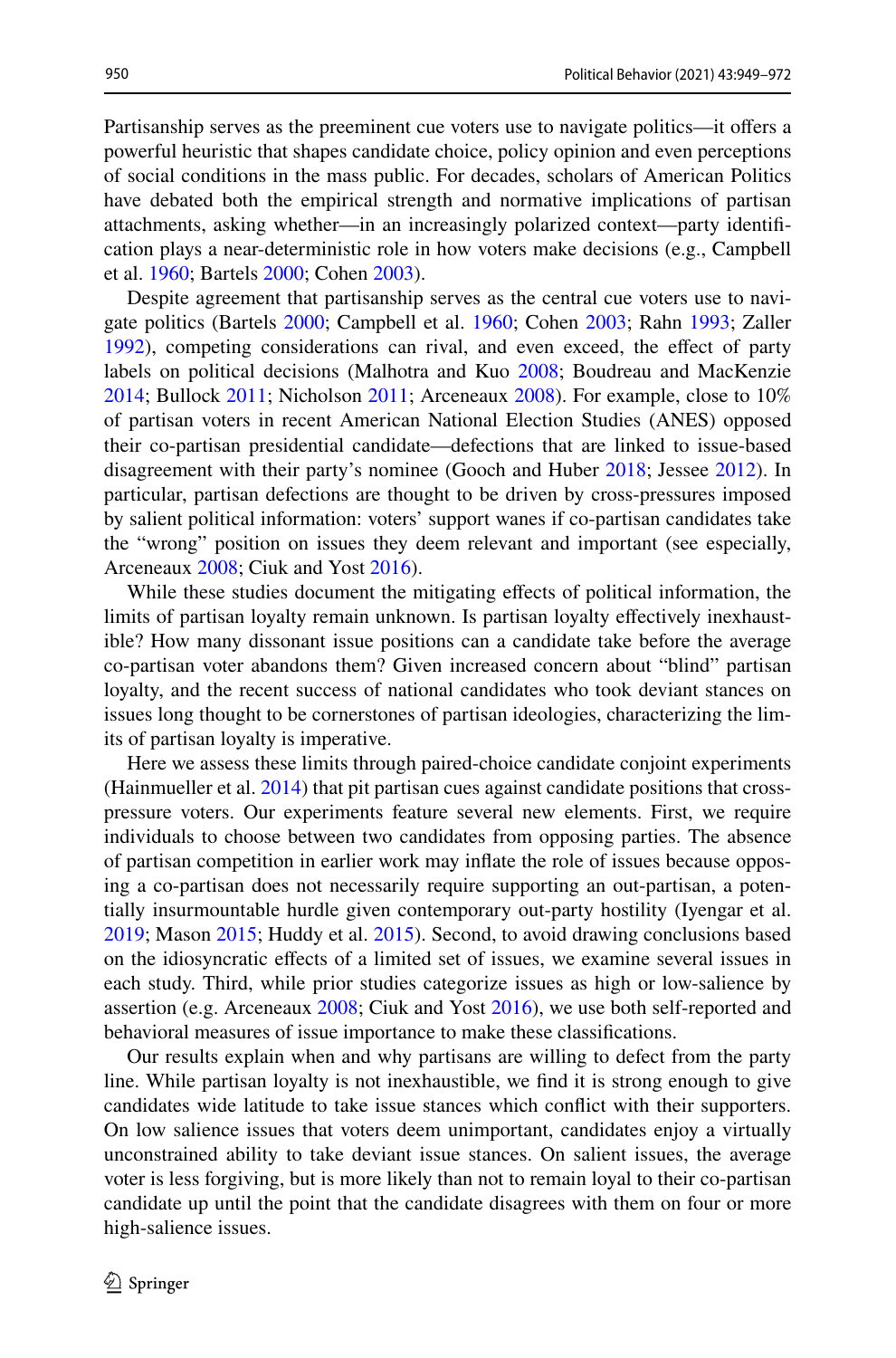These fndings shed light on mechanisms that allow candidates to stake out positions that are at odds with the electorate. The responsiveness to a candidate's positions on high-salience issues observed in these studies shows that voters are not "blind partisans." However, on a range of low-salience issues, such as trade policy, education standards, and access to birth control, the average voter places few constraints on co-partisan candidates. Moreover, the sizable benefts of a shared party label lead many in these studies to support co-partisan politicians despite disagreeing with them on multiple high-profle issues. In combination, these patterns show both the limits to voters' partisan loyalty and constraints on the ability of elections to promote accountability among policymakers.

#### **The Role of Partisanship in Political Decisions**

A candidate's partisanship ofers a wide-ranging heuristic for simplifying complex decisions (e.g., Downs [1957](#page-22-9)). While party labels convey useful information, the public's heavy dependence on them also raises concerns. If politicians can support any causes they please and still receive support from co-partisans, these cues arguably pose a signifcant obstacle for representative governance (Achen and Bartels [2016](#page-21-3); Lenz [2012](#page-23-5); Zaller [1992](#page-23-1)). In contrast, if divergence from public preferences results in substantial losses in electoral support, partisan cues may not threaten democratic accountability to the extent some have theorized (Gerber and Green [1999;](#page-22-10) Lavine et al. [2012;](#page-23-6) Arceneaux and Vander Wielen [2017](#page-21-4)).

This tension underlies two lines of research that offer different characterizations of what partisanship means for democratic accountability. One argues that partisanship—in the form of a candidate's party label or a partisan endorsement that accompanies a policy proposal—dominates public opinion (Campbell et al. [1960](#page-22-0); Zaller [1992](#page-23-1)). In the presence of partisan cues, the politically sophisticated engage in "partisan motivated reasoning" and interpret information so as to bolster their partisan attachments (Lodge and Taber [2013;](#page-23-7) Bolsen et al. [2014](#page-21-5)). Their less sophisticated counterparts use partisanship as a heuristic to avoid processing political information, leading them to support co-partisan politicians and conform to their policy views (Riggle [1992;](#page-23-8) Rahn [1993;](#page-23-0) Kam [2005](#page-22-11); Barber and Pope [2019](#page-21-6)).

The combination of these processes can produce substantial partisan infuence over public opinion. Experimental studies fnd that party labels reduce the importance of other criteria for political choice (Rahn [1993](#page-23-0); Lavine et al. [2012](#page-23-6); Kirkland and Coppock [2018\)](#page-22-12) and that partisanship receives a greater weight than other considerations when voters make decisions (Cohen [2003](#page-22-1)). In observational studies, partisanship is more predictive of candidate support than an individual's ideology (Campbell et al. [1960;](#page-22-0) Bartels [2000;](#page-21-0) Kinder and Kalmoe [2017\)](#page-22-13). This dominance of partisanship over other considerations is enhanced by the heightened elite polarization in contemporary American politics (Levendusky [2010;](#page-23-9) Druckman et al. [2013;](#page-22-14) Kim and LeVeck [2013](#page-22-15)).

While the preceding work gives partisanship a privileged role in information processing, an alternative perspective is that partisan cues are simply one more, albeit infuential, piece of information individuals incorporate into their political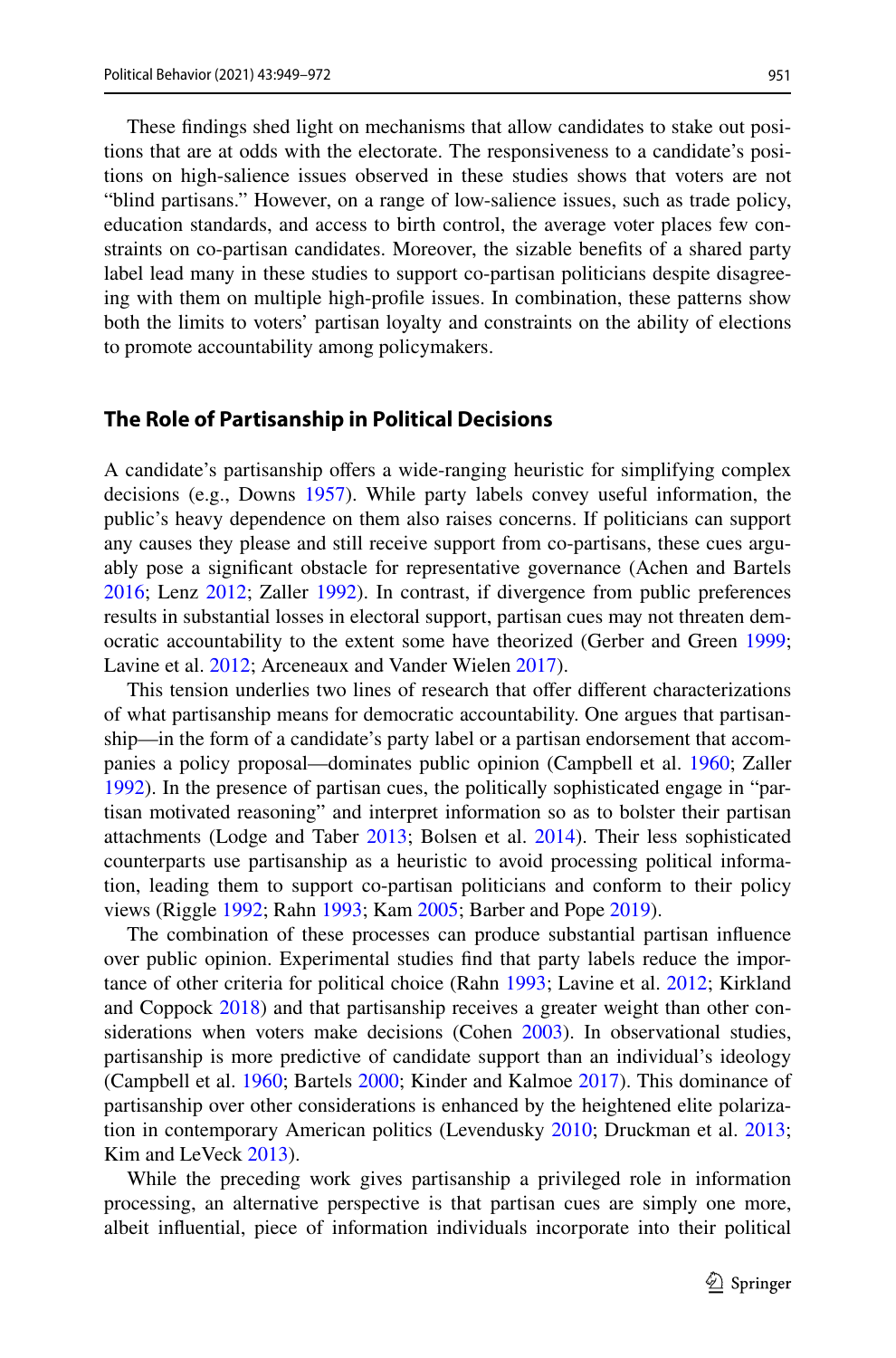judgments even as they remain responsive to other considerations (Green et al. [2002;](#page-22-16) Downs [1957](#page-22-9)). When partisanship conficts with an individual's other preferences (e.g., their policy views), these other criteria can still compel them to oppose candidates and policy proposals that share their party label, although elite-level candidate selection and the anticipatory actions of politicians may limit opportunities for this to occur during campaigns (e.g., Fowler n.d.; Zaller [2012;](#page-23-10) Lenz [2012](#page-23-5)).

A number of recent studies show that, while party labels exert a strong infuence on political decisions, they do not blind individuals to other attributes. In several experiments individuals incorporate other considerations (e.g., policy content, expert evaluations) into their choices to the same extent whether or not partisan cues are available (Malhotra and Kuo [2008;](#page-23-2) Tomz and Houweling [2009](#page-23-11); Nicholson [2011,](#page-23-3)  $2012$ ; Boudreau and MacKenzie  $2014$ ). The effects of these other choice attributes rival, and at times exceed, the role of partisanship in political decisions (Riggle et al. [1992](#page-23-13); Bullock [2011](#page-22-2); Mummolo [2016](#page-23-14); Mummolo and Nall [2017;](#page-23-15) Messing and Westwood [2014](#page-23-16); Boudreau and MacKenzie [2018;](#page-21-7) Peterson [2019;](#page-23-17) Boudreau et al. n.d.). As more relevant information about a candidate beyond their party label becomes available, the efects of partisanship on political decision-making diminish (Peterson [2017](#page-23-18)). Observational studies also reveal instances in which moderate electorates penalize ideologically extreme politicians (Canes-Wrone et al. [2002\)](#page-22-17) and voters fail to support co-partisan candidates who diverge from their issue preferences (Ansola-behere et al. [2006](#page-21-8); Jessee [2012\)](#page-22-4).

#### **Issue Salience and the Limits of Partisan Loyalty**

A growing body of work demonstrates that policy considerations can compete with the efect of partisan cues. A core insight to emerge from this research is that there is substantial heterogeneity in the contribution that issues make to the public's assessments of candidates. At one end of the spectrum are political issues that broad segments of the public understand, consider important and bring to bear on their political judgments. These considerations receive several labels in prior scholarship—"latent" opinions in Key ([1961\)](#page-22-18), "crystallized" attitudes in Sears [\(1975](#page-23-19)), "easy" issues in Carmines and Stimson [\(1980](#page-22-19))—but for our present purpose they reference the same underlying concept, a set of political issues that are relevant for political decision-making. We deem such issues "salient" to signify their central role in vote choice, which can develop in several ways. For example, certain issues may become salient to voters because they are emphasized by elites (Lenz [2012;](#page-23-5) Nicholson and Hansford [2014](#page-23-20)), or because they personally affect groups of voters, sometimes called "issue publics," in obvious ways (Iyengar et al. [2008](#page-22-20)). Here we take no stand on the specifc mechanisms by which some issues become salient and others do not, but posit that in a given electoral setting, there may be a subset of issues that voters deem important enough to produce a tension between their partisanship and their policy views.

The stakes of position-taking on these salient issues are so powerful that public officials tread carefully and take anticipatory actions so as to offset their later importance for political decisions (e.g., Zaller [2012,](#page-23-10) p. 588; Fowler n.d.). For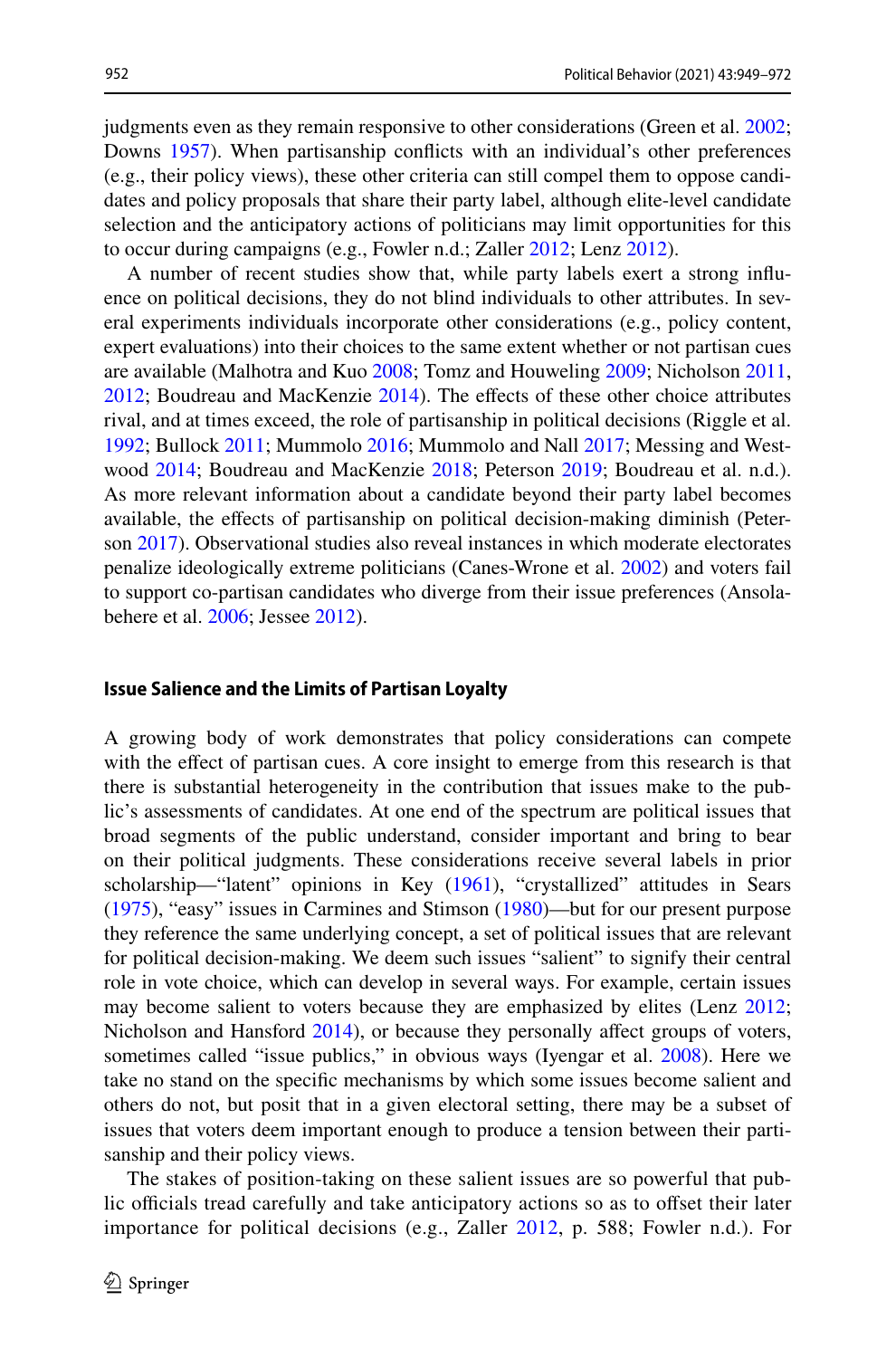example, Lenz ([2012](#page-23-5), Ch. 6) identifes several instances in which political parties switched positions on major issues where they were out of step with public opinion (e.g., nuclear power during the Dutch 1986 elections), limiting the public's opportunity to vote on these issues.

This typology also points to other issues with limited importance for preference formation among the public. Whether due to their novelty, technical nature, or limited visibility in political discourse, these "hard" issues (Carmines and Stimson [1980\)](#page-22-19) are relevant to only a small segment of the electorate and are unlikely to factor into the political decision-making of most of the public, particularly if voters lack confdence in their own opinions on these issues (see also, Gilens [2001](#page-22-21); Gerber et al. [2011](#page-22-22)).

Prior work uses this distinction to ofer insight into variation in the role of issues for political choice. For example, Arceneaux [\(2008](#page-21-2)) shows that individuals impose greater penalties on candidates who take counter-stereotypical positions on the high-salience issue of abortion than they do when the position concerns the low-salience issue of federalism. Similarly, Tesler ([2015](#page-23-21)) fnds individuals "follow" their preferred candidates' view on low-salience issues, but fail to do so for high-salience social issues. Carsey and Layman ([2006\)](#page-22-23) observe a similar dynamic based on self-reported issue importance. Ciuk and Yost ([2016](#page-22-5)) fnd that information treatments exert stronger efects on opinion toward the salient issue of fracking than on the low-salience issue of storm water management. The study also fnds that partisan cues have a smaller efect on issue opinions when the issue in question is salient. However, Ciuk and Yost ([2016](#page-22-5)) do not directly contrast the efects of issues and party labels on vote choice.

Several studies provide evidence consistent with the moderating role of issue salience. For example, some fndings of partisan dominance occur on political issues with novel or technical aspects (i.e., low-salience issues, as defned above). Lenz ([2012\)](#page-23-5) observes that a surge in the prominence of social security privatization in the 2000 presidential election led individuals to adopt the viewpoint of their preferred candidate, rather than move their support toward a candidate that better aligned with their position on this issue. Cohen [\(2003\)](#page-22-1) examines support for a state health care policy and shows that partisan cues overpower brief statements regarding the policy's content in determining the support it received. In contrast, evidence demonstrating greater constraints on the infuence of partisanship tends to incorporate salient, "easy" political issues, such as abortion or gov-ernment spending (Tomz and Houweling [2009](#page-23-11)).

While these prior studies demonstrate that salient issues exhibit the greatest ability to erode partisan allegiances, we still have little sense of the limits of partisan loyalty. The reason is that prior studies evaluate the efect of deviation on one or two issues at most, leaving open the questions of (1) whether these observed issue efects are idiosyncratic, and (2) the number of issue disagreements that can cause partisan defections. Prior studies also code issues as salient or not by assertion (Arceneaux [2008](#page-21-2); Ciuk and Yost [2016\)](#page-22-5) or based on self reports (e.g. Car-sey and Layman [2006\)](#page-22-23) from survey participants that may not accurately reflect which issues are infuential in electoral settings. To address these concerns, the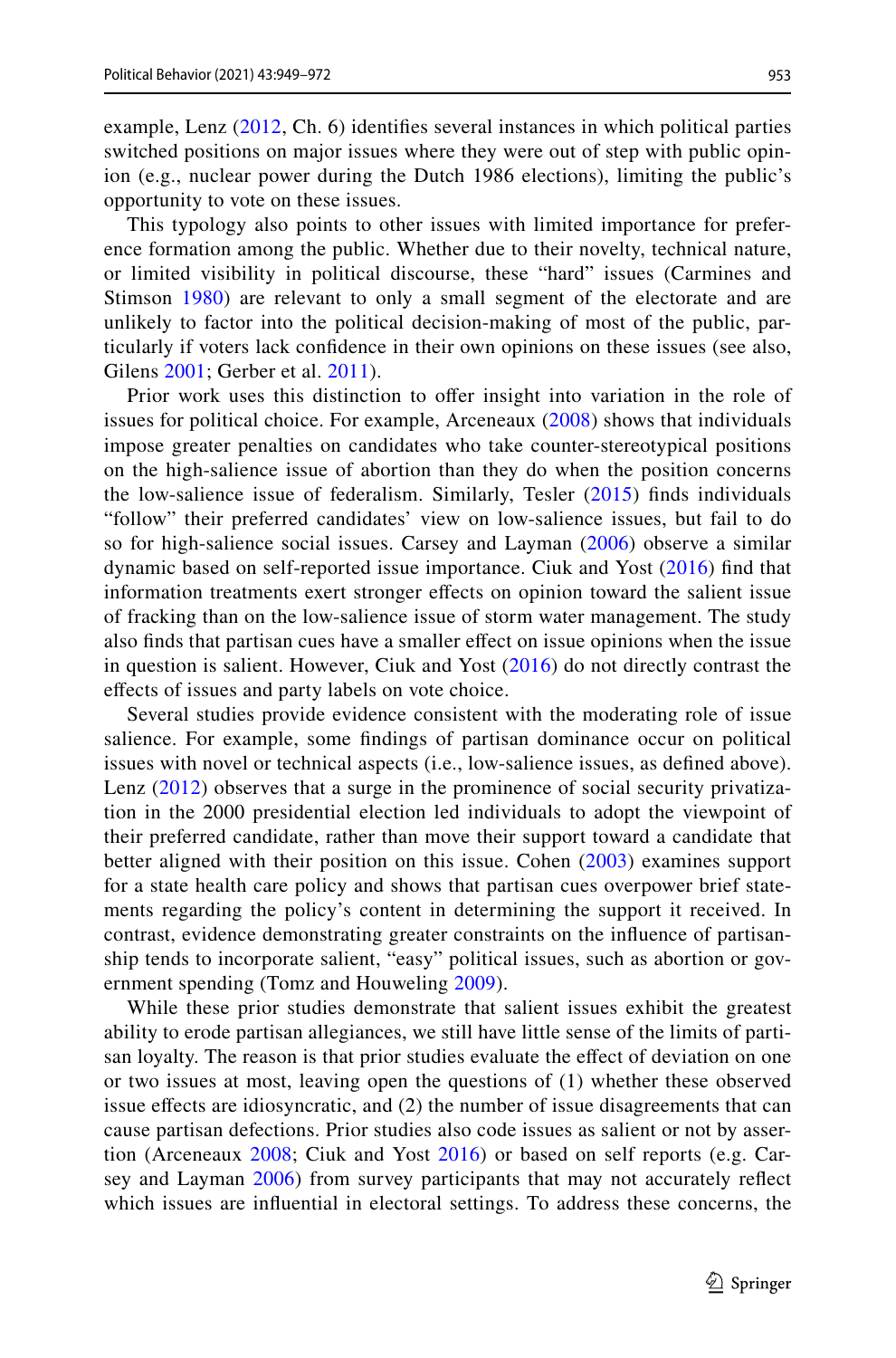next section discusses several features needed to consider the relative infuence of party labels and issue positions on candidate preferences.

#### **The Need for New Evidence**

Focusing on the types of considerations counter-posed against partisanship ofers a chance to reconcile opposing perspectives on partisan loyalty. While generally loyal, members of the public may defect when co-partisan politicians diverge from their preferred viewpoints on a set of key, high-salience issue positions. In this section we identity three necessary elements to characterize the limits of partisan loyalty in the face of issue-based cross-pressures.

Before proceeding, we note that our study design focuses on the efects of party labels and issue agreement on candidate choice. This is an important context for understanding the role of partisanship in political decision-making, but is distinct from other settings that consider diferent outcomes, such as policy positions. In both cases, partisan labels may be relevant (e.g., Bullock [2011](#page-22-2); Nicholson [2011;](#page-23-3) Boudreau and Mac-Kenzie [2014](#page-21-1)), but our study features other elements that are less applicable in these other settings, such as competition between candidates of opposing parties.

#### **The Relative Infuence of Party and Policy**

A frst requirement is the ability to jointly estimate the efects of party labels and issue positions on candidate choice to assess their relative infuence. Observational studies can only examine the correspondence between party, candidate positions and candidate choice for the types of politicians available for voters to assess in each political party. If counter-stereotypical politicians are screened out prior to general elections or voters lack information on the characteristics of individual candidates, observational evidence ofers limited insight into how voters would respond when they know a co-partisan candidate deviates from their preferred stances (Lenz [2012](#page-23-5), p. 212; see also Fowler n.d.).

For this reason we use an experimental research design that—after measuring a respondent's own partisanship and issue positions—uses randomization to break familiar links between a candidate's party label and their issue positions to assess the contribution each element makes to candidate choice. Prior experimental studies that examine the efects of partisanship and other considerations often purposely select relatively low-salience political issues. This choice can be useful when attempting to understand the process of public opinion formation. But the degree of partisan infuence over decision-making in such settings may not generalize to scenarios in which higher-salience political issues are at stake.

#### **Competitive Decision Settings**

To characterize the limits of partisan loyalty, we assess the efects of these attributes in the context of competitive political choice over two alternatives. This enables an examination of not only the *efects* of these candidate attributes, but also the *levels* (i.e.,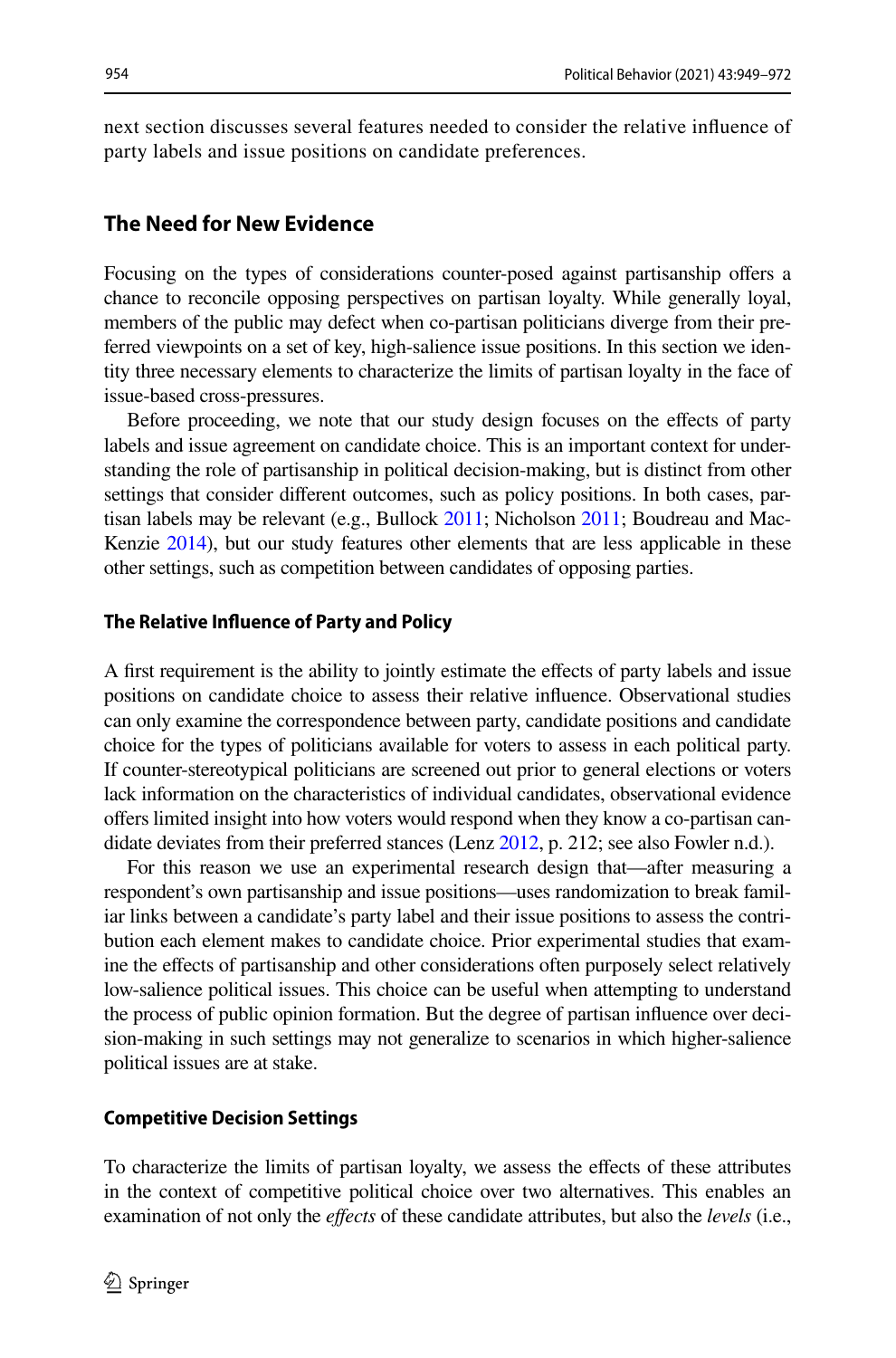955

candidate choice probability) that result from diferent election scenarios. This facet distinguishes the present study from most recent work demonstrating that other information can rival the efect of party labels. In those studies individuals evaluate a single policy proposal or candidate without the presentation of a clear, out-party alternative (e.g. Boudreau and MacKenzie [2014;](#page-21-1) Bullock [2011](#page-22-2); Arceneaux [2008\)](#page-21-2). It is one thing to oppose co-partisan policies or candidates relative to an unclear alternative or the status-quo. It is another when, as for many important political choices, doing so may also require individuals to support a candidate from the other party. In an era of out-party hostility (Mason [2015](#page-22-8); Huddy et al. 2015), such a requirement may undercut the role of issues in political choice in a way that prior research cannot capture. The competitive setting used here creates a very diferent context for understanding the relative infuence of partisanship and issues on political decisions.

#### **Variation in Issue Salience**

A fnal requirement is variation in the choice-specifc salience of the considerations placed against party labels. This aspect of the study design poses several difculties. First, "meta-attitudinal" approaches in which individuals self-report the relevance of an issue (e.g., Petty and Krosnick [1995\)](#page-23-22) are subject to social desirability concerns (i.e., nearly all issues are rated as at least "somewhat" important) and require substantial introspection from respondents. This limits the utility of self-report measures for the choice-specifc voting context we focus on ( Leeper and Robison n.d.). Second, assessing issue salience based on media coverage may fail to capture variation in an issue's salience for voters (e.g., Ciuk and Yost [2016;](#page-22-5) Arceneaux [2008\)](#page-21-2) and ignores high-salience issues that elites strategically work to keep off of the policy agenda out of anticipatory concerns about their electoral costs (e.g. Key [1961;](#page-22-18) Zaller [2012\)](#page-23-10). Finally, a post-hoc approach that labels issues as high or low salience based on the results of the main experiments introduces concern about researcher degrees of freedom and leaves unclear if the set of issues incorporated into the experiments will strike an appropriate balance of low and high salience issue-based considerations for candidate choice.

To avoid these problems, our second experiment includes issues chosen via an experimental pre-test in which participants engaged in paired-choice candidate conjoint tasks featuring a large array of issue positions, but no party labels. We code issue salience based on the treatment efects these issues produced, rather than accepting selfreports as accurate. However, to ensure our fndings are not entirely due to this departure from previous studies, we also feature a design (Study 1) in which issue salience is determined based on nationally representative polls asking voters to rank issues in terms of importance.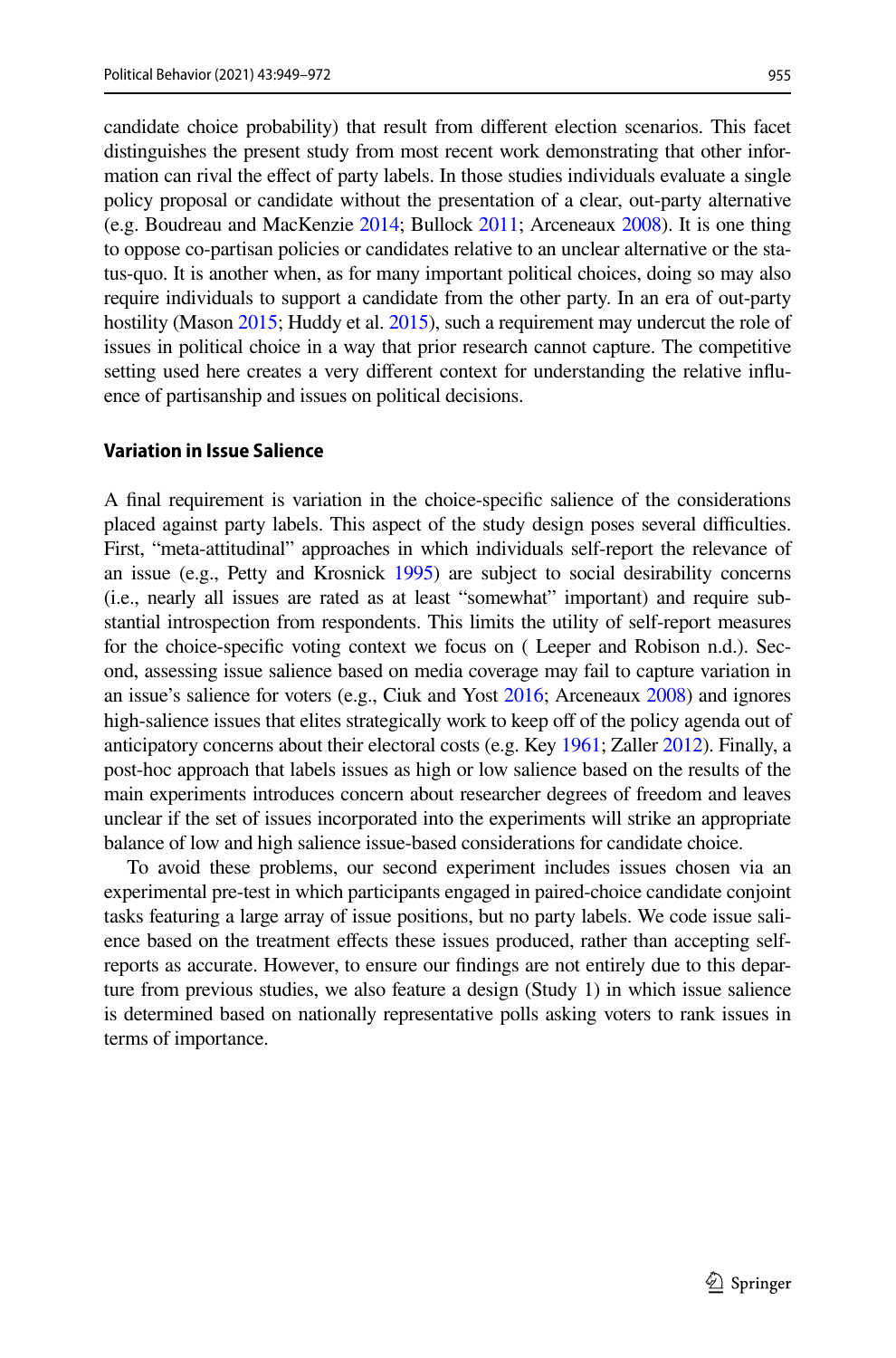#### **A Research Design to Study Conditional Party Loyalty**

These requirements motivate a unique research design that brings together the three features discussed above for the first time.<sup>[1](#page-7-0)</sup> While there are some differences across the two studies we conduct, here we focus on several features common to both experiments. We examine the relative infuence of partisanship and issue agreement on candidate choice using a conjoint experimental framework in which respondents evaluated two politicians and indicated which they preferred (Hainmueller et al. [2014](#page-22-6)). Because we are interested in testing whether issue disagreement can prompt partisan defections, the two candidates in the data we analyze always came from opposing political parties. In addition to partisanship, respondents learned about the candidates' positions on fve (Study 1) or eight (Study 2) issues and some demographic information (i.e., gender and race/ethnicity). These candidate attributes were randomly assigned.

A key requirement is variation in the political salience of the other candidate attributes counter-posed against a candidate's party label. We accomplish this in Study 2 by including information about the candidates' positions on multiple issues that vary with respect to their political salience (i.e., either high or low-salience issues). This classifcation is based on a pre-test experiment, discussed in more detail later, and compares the effects of partisanship to issue agreement with a candidate on both low and high-salience political issues.

Embedding variation in political salience within a single design allows a clear assessment of our conjectures that partisanship may fail to dominate decisions on core political issues while also revealing the breadth of outcomes for which such dominance is feasible, and, most importantly, the *amount* of issue disagreement after which the average partisan will vote for an out-party candidate. The conjoint experimental framework we use has other advantages as well. First, this approach has demonstrated increased external validity compared with other forms of survey experiments (Hainmueller et al. [2015\)](#page-22-24). Second, conjoint designs are one of several approaches that exhibit little evidence of experimenter demand effects even when research participants are directly informed of experimenter intentions (Mummolo and Peterson [2019\)](#page-23-23).

We use two studies to probe the limits of partisan loyalty. Study 1 examines the relative weight of party labels and candidate positions on a set of high-salience issues to understand if position-taking can offset party labels. Study 2 elaborates on this by also incorporating issues with low political salience, ofering the opportunity to examine variation in partisan dominance across diferent types of issues.

<span id="page-7-0"></span><sup>&</sup>lt;sup>1</sup> Gerber et al. [\(2011](#page-22-22)) is the closest comparison in prior work to our current study, but focuses on a different research question. Specifcally, the study documents individual diferences in the extent to which citizens are confdent in their ability to assess policy proposals and, accordingly, reward or punish representatives for adopting positions on them.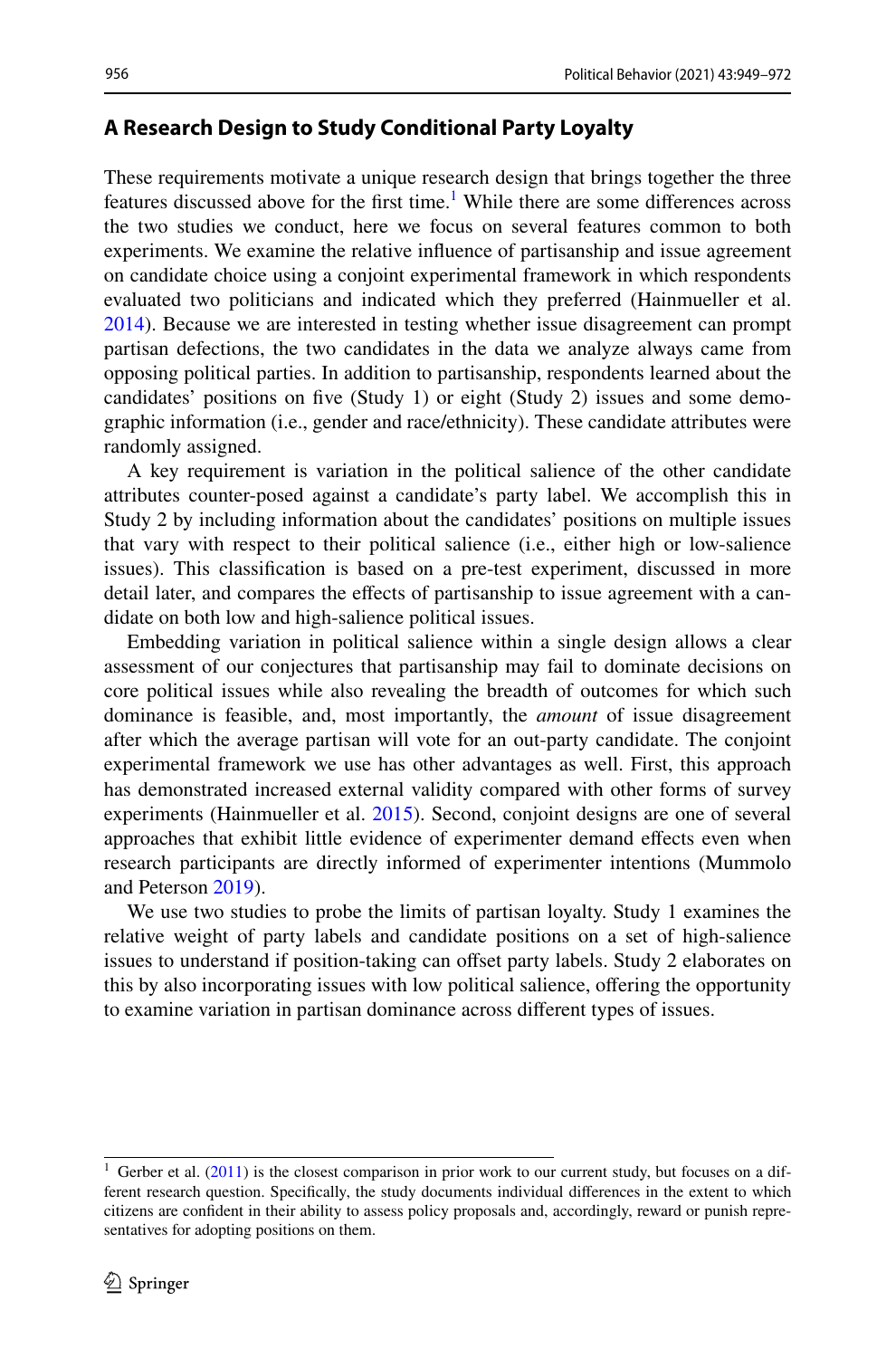#### **Study 1: Partisanship Versus High‑Salience Political Issues**

In Study 1, conducted in July 2016 (*N* = 3074 respondents from Research Now/SSI collected via Qualtrics Panels), respondents evaluated opposing political candidates in a series of seven conjoint tasks. The two candidates in each task took positions on fve diferent political issues. These consisted of one economic issue (i.e., raising or lowering the corporate income tax), two aspects of health care coverage (i.e., repealing Obamacare, requiring health insurance providers to cover birth control), and two aspects of immigration policy (i.e., a path to citizenship/deportation for undocumented immigrants, banning immigration by Muslims). Prior to evaluating these candidates, respondents offered their own positions on the issues.<sup>2</sup>

While we later turn to a behavioral measure of issue salience/polarization in Study 2, the issues included in Study 1 were chosen because contemporary polling indicated they were the most important issues for voters during the 2016 presiden-tial election.<sup>[3](#page-8-1)</sup> In our survey, respondents placed these issues at 2.8 on a 4-pt issue salience scale (ranging between 1 and 4)—close to the value of "very important" which corresponded to the scale's third point. This experiment examines the interplay between partisan cues and position-taking on a set of highly salient issues.

Respondents also learned about the candidate's partisanship and race/ethnicity[.4](#page-8-2) A candidate's partisanship and issue positions were independently randomized within profles. This meant candidates could take issue positions consistent with their party's reputation on these issues or depart from the party line. This ofers an opportunity to distinguish the relative efects of partisanship and issue disagreement on high-salience issues, as well as gauge the degree to which partisans tolerate dissonant stances from candidates.

#### **Study 1 Results**

We begin by following prior work that examines the role of partisanship in political decisions by assessing the relative weight that partisanship receives compared to other criteria for political choice among the roughly 10,728 conjoint tasks where respondents evaluated candidates from opposing political parties, simulating a gen-eral election match-up.<sup>[5](#page-8-3)</sup> This analysis does not include any "pure" independents as there are ambiguous expectations about the efects of party labels among this group.

The outcome is an indicator variable for whether the respondent preferred a candidate out of the pair they evaluated. We regress this outcome on two sets of independent variables. The frst captures partisan considerations using an indicator

<span id="page-8-0"></span><sup>&</sup>lt;sup>2</sup> Online Appendix B provides an example of how these profiles looked to respondents.

<span id="page-8-1"></span><sup>3</sup> [http://i2.cdn.turner.com/cnn/2016/images/05/04/rel6b.-.2016.general.pdf.](http://i2.cdn.turner.com/cnn/2016/images/05/04/rel6b.-.2016.general.pdf)

<span id="page-8-2"></span><sup>4</sup> The race/ethnicity of the candidate profles was weighted to resemble the distribution of members of Congress at the time the survey was run.

<span id="page-8-3"></span><sup>&</sup>lt;sup>5</sup> Because of our focus on choice in settings with opposing party candidates we exclude 10,778 profile pairs in which the candidates had the same party label and individuals were unable to choose between them on this factor.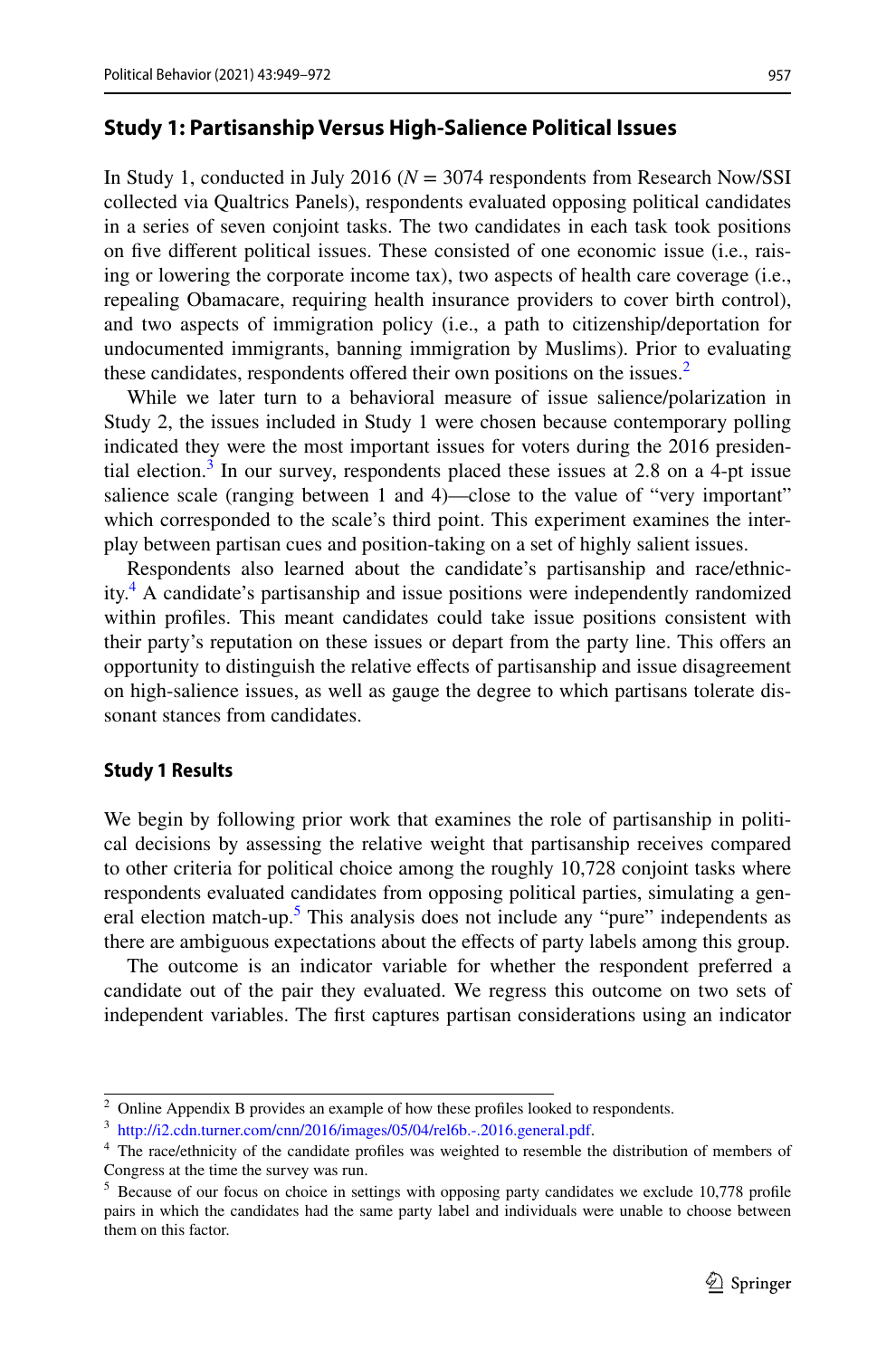

<span id="page-9-1"></span>**Fig. 1** Partisanship, issue agreement and candidate choice in Study 1. The efect of co-partisanship is relative to the support an out-party candidate receives. The efects of issue agreement are relative to no issue agreement with the candidate

variable for whether the candidate shared a respondent's partisanship. The second operationalizes issue considerations with separate indicator variables for the number of issue positions on which the candidate and respondent agreed. This ranges from zero, when an individual disagreed with every position a candidate took, to four, when a respondent agreed with each of the candidate's issue positions.<sup>[6](#page-9-0)</sup> These sets of variables were randomly assigned through the conjoint experiment.

Figure [1](#page-9-1) displays the coefficients obtained from regressing candidate choice on these variables. We follow previous work and cluster standard errors for this analysis at the respondent level to account for the multiple observations available for each respondent (Hainmueller et al. [2014](#page-22-6)). The 95% confidence intervals that indicate

<span id="page-9-0"></span><sup>&</sup>lt;sup>6</sup> For this analysis we are only able to examine up to 4 issue agreements because one candidate position item (immigration policy) could not be mapped back to the individual policy position question.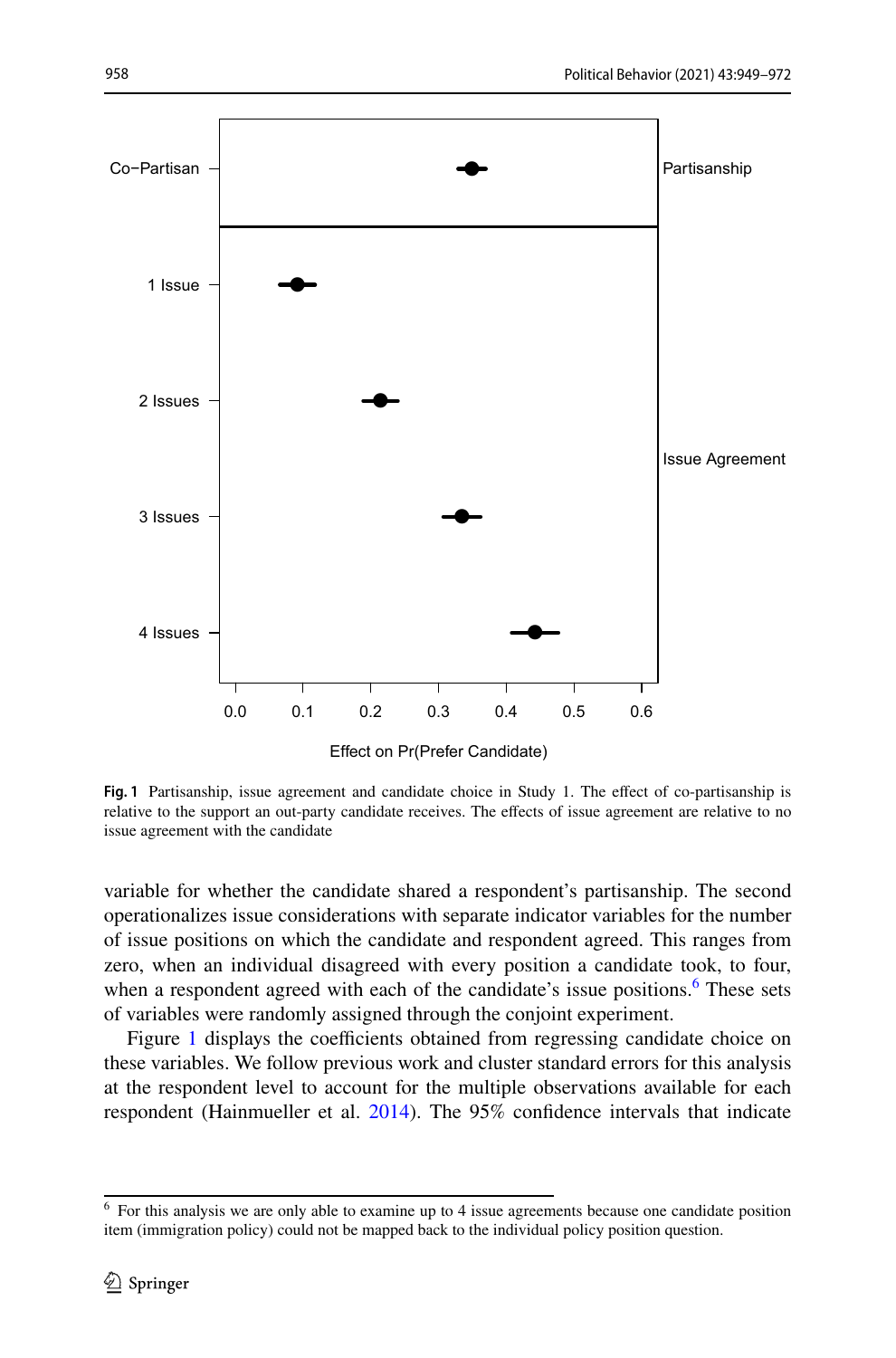this uncertainty are displayed along with the coefficients in Fig.  $1$ . Tabular results with the regressions used to produce these fgures are included in Online Appendix D.

The top row of Fig. [1](#page-9-1) shows the efect of sharing a party label with a candidate. Relative to candidates from the opposing party, a shared party label increased the probability a candidate was preferred by 35% points.

The bottom four rows of Fig. [1](#page-9-1) display changes in candidate preferences due to issue-based considerations, in this instance increasing levels of issue agreement with a candidate. Relative to a candidate with whom they did not agree on any issues, agreeing on one issue produced a 9% point increase in the probability a candidate was selected. Agreeing on three issue positions produced a 33% point increase in the probability a candidate was selected, an efect of roughly the same magnitude as sharing a party label (35% points). Further levels of issue agreement beyond this point had an even larger infuence. The efect of agreeing with a candidate on four issue positions, relative to not agreeing with them on any, increased the probability they were preferred by  $45\%$  points.<sup>[8](#page-10-1)</sup>

Figure [1](#page-9-1) also makes clear that candidates pay a penalty for diverging from the positions of voters on high-salience issues. After diverging on three or more issues, the advantage gained by a shared party label is eclipsed. But what implications does this responsiveness have for political decision-making? That is, can issue disagreement make a voter more likely than not to defect to the out-partisan candidate? To examine this, Fig. [2](#page-11-0) shows the predicted probability of voting for a co-partisan or out-partisan candidate by the degree of issue disagreement. For reference, the solid black line in the fgure indicates the choice probability of 0.5—the point at which individuals are equally likely to select a co-partisan or out-party candidate. The dashed black line represents the probability of selecting a co-partisan congressional candidate in the 2016 American National Election Study (0.88) while the dashed gray line displays the probability of selecting a congressional candidate from another party (0.12).

Figure [2](#page-11-0) reveals that the average partisan is, in general, extremely loyal to their co-partisan candidates.<sup>[9](#page-10-2)</sup> Even after a co-partisan candidate takes dissonant positions on three high-salience issues, the average voter is still more likely than not to select this candidate. Defection only becomes more likely than selecting a copartisan when a respondent disagrees with their party's candidate on four or more major issues. Conversely, the average voter only becomes more inclined to vote for the out-partisan candidate than their co-partisan option if that candidate aligns with their views on all major issues—an unlikely scenario in general elections in contemporary U.S. politics given substantial elite polarization and partisan sorting on

<span id="page-10-0"></span> $7\,$  We note here that there is minimal heterogeneity in these results by party, see Online Appendix D.

<span id="page-10-1"></span><sup>&</sup>lt;sup>8</sup> The analysis in Fig. [1](#page-9-1) does not differentiate between different types of issues. When we consider their infuence separately in Online Appendix A, agreement on Obamacare is more infuential than the other three issues, although all exert a substantial infuence on candidate choice.

<span id="page-10-2"></span><sup>&</sup>lt;sup>9</sup> These results characterize the response of the average partisan in our experiment. For brevity, we may refer to "voters," "respondents" or "individuals" in the aggregate throughout.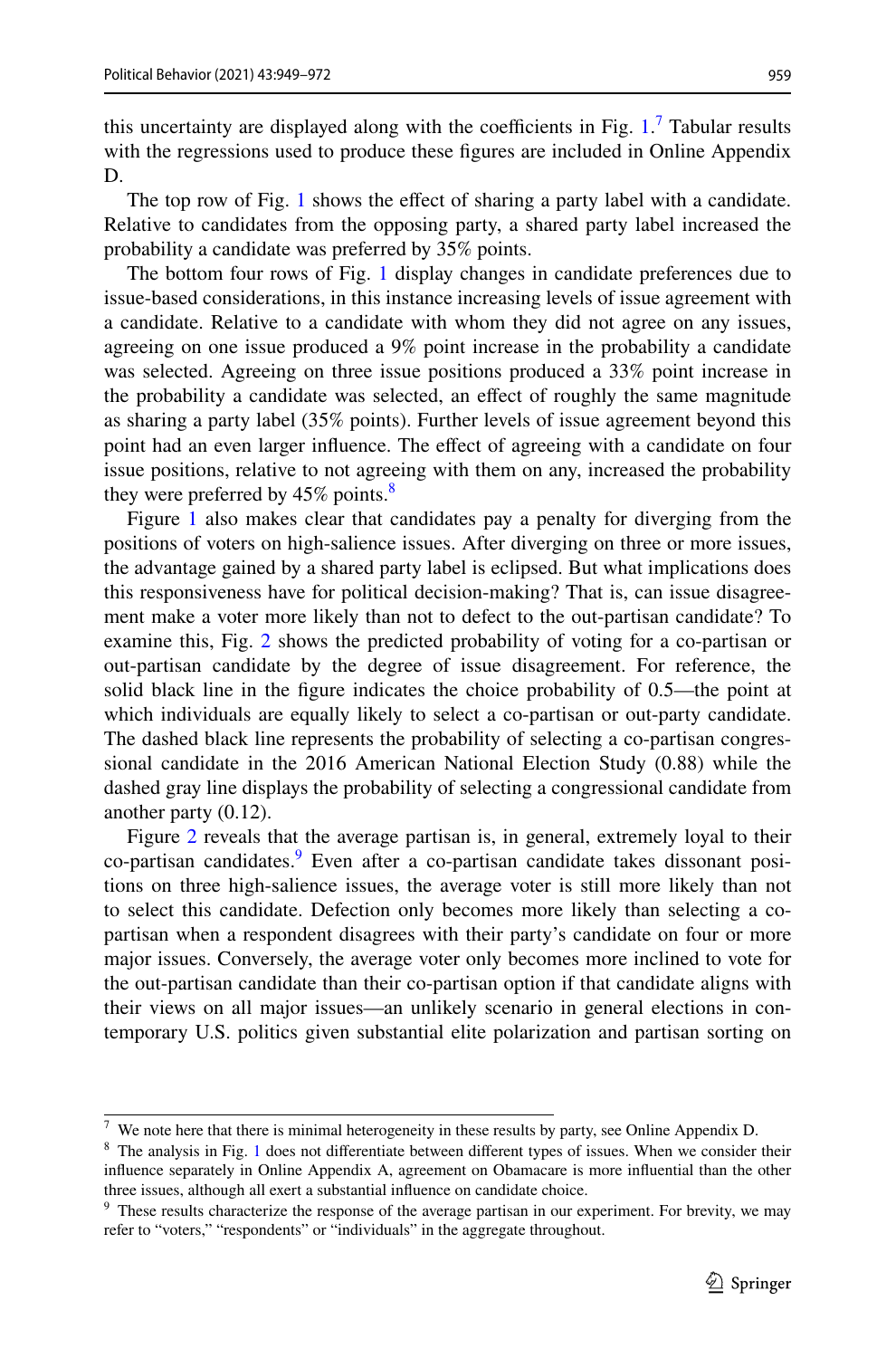

# Issue Disagreements With Candidate

<span id="page-11-0"></span>**Fig. 2** Tolerance for issue disagreement by partisan status in Study 1. The figure displays the probability of selecting candidates conditional on their level of agreement with survey respondents on the issues presented. For comparison, the top dashed line shows the rate of co-partisan voting in the 2016 American National Election Study (ANES). The bottom dashed line shows the rate of out-party voting in the 2016 ANES

issues among the public. With respect to the observational benchmarks, an individual's predicted probability of supporting their co-partisan nominee when they agree on every issue (0.88) is the same as the levels of co-partisan voting observed among 2016 ANES respondents. There is a similar correspondence between the experimental scenario where respondents disagreed with the out-party candidate on each of the issues and levels of out-party voting in the 2016 ANES.

This frst study shows that important insights can be gained by breaking the link between party and candidate issue positions to understand public responsiveness to both dimensions. In a number of prior studies, partisan dominance is determined by the relative weight that partisanship receives compared to other considerations in political decisions (e.g., Cohen [2003](#page-22-1); Bullock [2011\)](#page-22-2). Assessed relative to agreement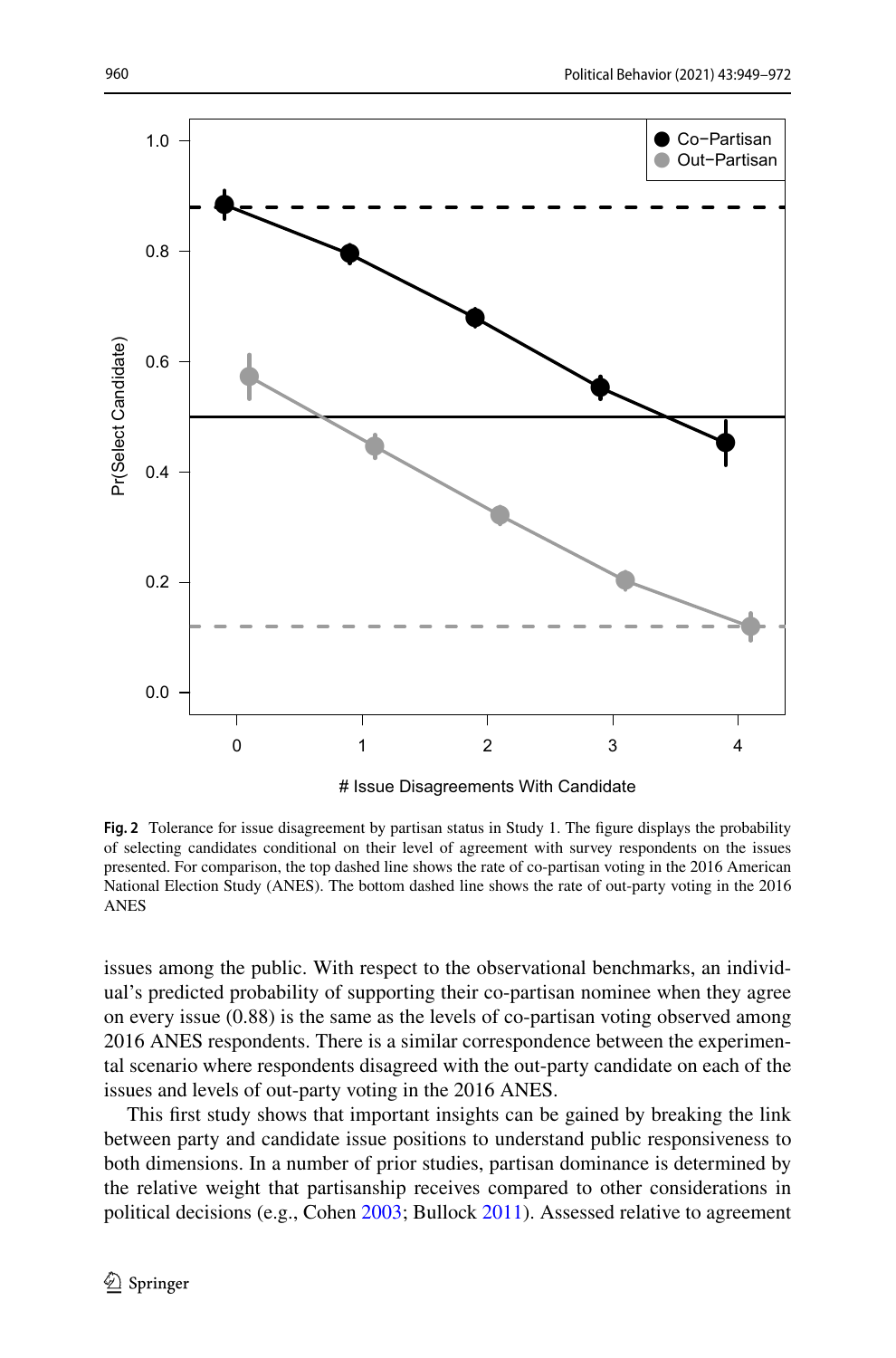on individual issues, party labels have a larger efect on candidate choice, but the combined weight of agreement across multiple issues outstrips the role of partisanship. The availability of partisanship does not eliminate responsiveness to a candidate's issue positions.

However, the ability to directly examine resulting levels of political choice in this study also ofers an important insight into some of the limits of this responsiveness for political decision-making. In the event the candidate diverges from voters on four or more key issues, the voter is more likely than not to defect to the out-party. And even in this extreme scenario where they disagree with their co-partisan nominee on every issue, the average respondent is still predicted to select that candidate 45% of the time, indicating a substantial baseline afnity for co-partisan nominees that persists even when they are in opposition on a number of important policy issues. Partisan loyalty affords candidates substantial electoral leeway.

Study 1 offers an important demonstration of responsiveness to candidate characteristics on these high-salience issues and evidence that should such large-scale deviations on policy occur, voters would not ignore them when assessing co-partisan candidates. However, this experiment does not allow us to adjudicate several possibilities which would sharpen our understanding of the limits of partisan loyalty. For one, the study does not include variation in issue salience. This means we cannot directly test prior assertions that high-salience issues are the primary driver of issue-based partisan defections in this competitive choice setting (Arceneaux [2008;](#page-21-2) Ciuk and Yost [2016](#page-22-5)). Second, we rely on self-reported polling data to identify these important issues. The design of the following study addresses both issues.

#### **Study 2: Partisanship and Divisive (Salient) Issues**

Study 2 replicates the results of Study 1 using an alternative measure of issue importance. Whereas Study 1 looked at the most prominent issues of the 2016 election, in Study 2 we introduce variation in the importance of the issues provided in the conjoint task. Importantly, we operationalize importance as the extent to which issues are divisive (polarizing) among the electorate (for a similar approach see; Nicholson and Hansford [2014](#page-23-20)).

#### **Pre‑testing to Categorize Issues**

The issues in this experiment were chosen through a pre-test on Amazon's Mechanical Turk that featured candidate choice conjoint experiments which omitted all candidates' party labels, but randomly assigned their positions on 21 issues. 453 respondents evaluated a series of candidates taking positions on these issues in 10 conjoint tasks. This pre-test was aimed at identifying a set of issues with high and low degrees of salience, as measured by the degree to which they divided Democratic and Republican voters. Our logic in analyzing divisive issues as a means of studying the efects of issue salience is as follows. We conceptualize salient issues as those that are  $(1)$  relevant and  $(2)$  important to voters. It would be very difficult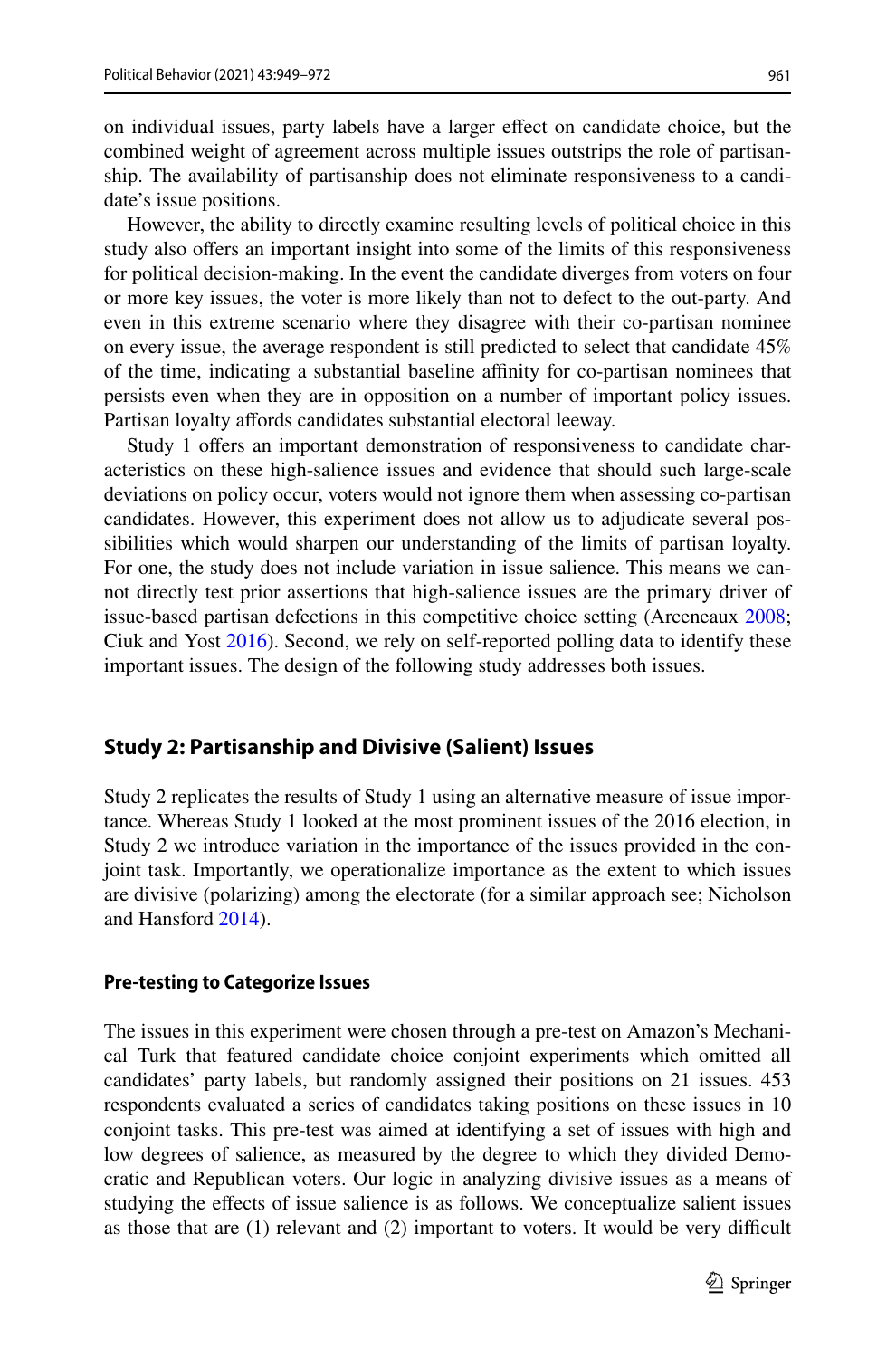

**Effects of Candidate Positions by Party**

<span id="page-13-1"></span>**Fig. 3** Pre-test results for issue divisiveness (Salience). The fgure displays efects of candidate positions by party from an experimental pre-test. Democrats in black; republicans in gray

for an issue to be relevant in a given electoral setting if the two parties agree on how to tackle it because in such a case it would make little sense for either candidates or the media to grant the issue attention during a campaign (Downs  $1957$ ).<sup>10</sup> In other words, though we might imagine issues that both parties think of as important but on which both parties largely agree, campaigns are unlikely to center on such issues, and there inclusion in our experiment would arguably diminish external validity. In addition, we think that if issues are important to voters, they should exert large efects on vote choice. Our measurement strategy in Study 2 captures key indicators of issue salience by ensuring a focus on issues that both divide partisans in the electorate and exert large effects on candidate selection.

Our pre-test approach has additional advantages. First, it served as a robustness check for Study 1 by allowing for an alternative method of coding issue importance other than self reports. Second, our pre-test measures issue salience in an environment in which party cues are absent. If the issues we identify as salient continue to hold sway in the fnal analysis even after the introduction of party cues, it provides compelling evidence that policy considerations can serve as a counterweight to party labels. To clarify how our behavioral measure difers from the survey measure used in Study 1 we label it "divisiveness," which we argue is a special case of salience.

<span id="page-13-0"></span><sup>&</sup>lt;sup>10</sup> In keeping with this assertion, Chong and Mullinix (n.d.) find that policy information has the greatest impact on policy support if it contains information on the ideological direction of the proposal.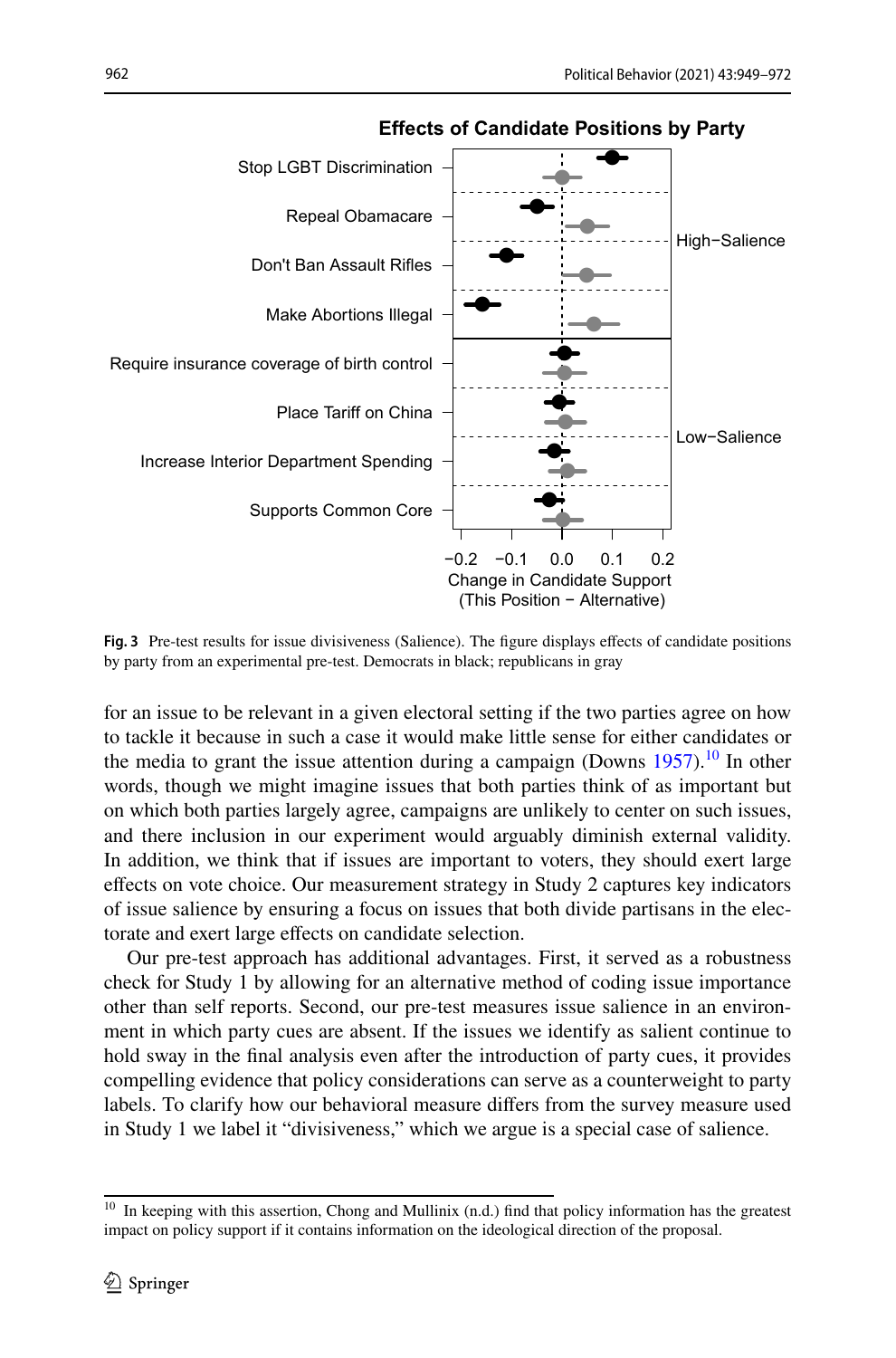| Issue               | Specific focus               | Type               |
|---------------------|------------------------------|--------------------|
| Abortion            | Make abortion illegal        | Highly divisive    |
| Gun control         | Ban assault rifles           | Highly divisive    |
| Health care         | Repeal obamacare             | Highly divisive    |
| LBGT discrimination | Pass anti-discrimination law | Highly divisive    |
| Birth control       | Require insurance to cover   | Minimally divisive |
| Dept. of Interior   | Increase department spending | Minimally divisive |
| Education           | Support common core          | Minimally divisive |
| Trade               | Tariff on Chinese imports    | Minimally divisive |

<span id="page-14-0"></span>**Table 1** Issues by level of divisiveness in Study 2

We classifed issues that caused the largest divergence between Democrats and Republicans, in terms of the efects position-taking on that issue had on a candidate's probability of being preferred across, as highly divisive. In contrast, we labeled the four issues that caused the smallest divergence between the members of diferent parties as minimally divisive (see Fig. [3\)](#page-13-1). By using heterogeneity in the treatment efects of candidate position-taking on an issue to classify issue divisiveness, we focus on how these issues afect candidate choice. This approach guards against social desirability bias and other forms of insincere response that limit the usefulness of self-reported measures of salience in this context (e.g., Leeper and Robison n.d.). Table [1](#page-14-0) displays the eight issues selected through this process.<sup>[11](#page-14-1)</sup>

This approach to classifying issues produces a division that is validated when considering other operationalizations of issue salience measures.<sup>12</sup> In Study 2 the efect of issue agreement on candidate choice for one of the highly divisive issues ranged between 9 and  $14\%$  points (mean  $= 12$ ). In contrast, on the minimally divisive issues, issue agreement produced between a 3 and 7% point increase in candidate support (mean  $= 4.5$ ). On average, the effect of issue agreement on candidate support for one of the highly divisive issues was roughly three times the efect of agreement with the candidate on one of the minimally divisive issues. Alternatively, if we assess this typology using items that measure an issue's self-reported importance for candidate choice measured in Study 2, the issues categorized as highly divisive in our pre-tests were rated 2.7 on a 4-pt importance scale by respondents, substantially higher than the 2.2 point rating that the minimally divisive issues received.

<span id="page-14-1"></span><sup>&</sup>lt;sup>11</sup> While self-reports placed the Birth Control issue as high-salience for Study 1, our approach in Study 2 categorizes it as minimally divisive.

<span id="page-14-2"></span> $12$  See Online Appendix B for additional information on the pre-testing procedure and validation of this issue typology.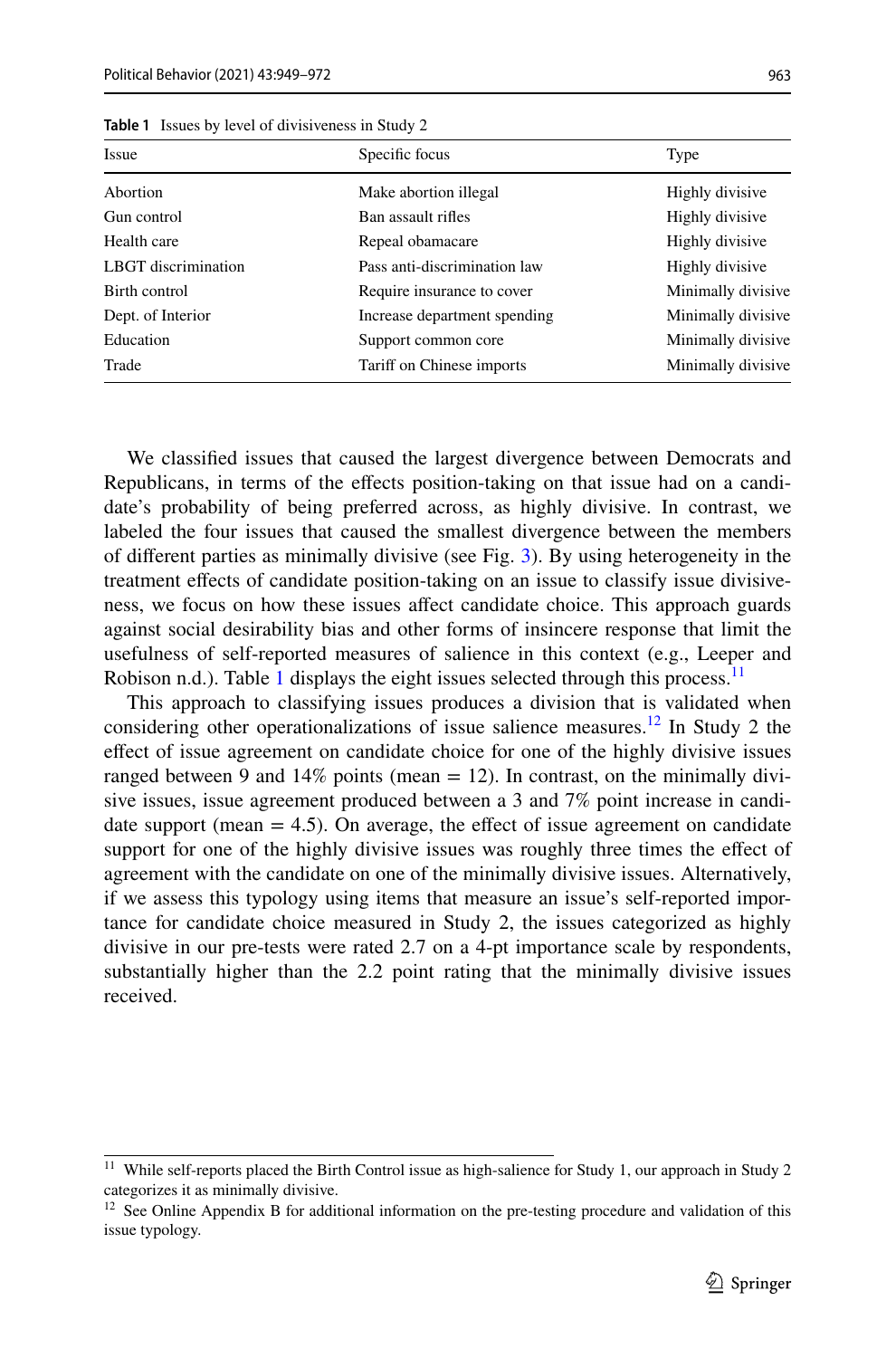

<span id="page-15-0"></span>**Fig. 4** Partisanship, issue agreement and candidate choice in Study 2. The efect of co-partisanship is relative to the support an out-party candidate receives. The efects of highly divisive issue agreement are relative to no issue agreement on highly divisive issues with the candidate. The efects of minimally divisive issue agreement are relative to no issue agreement on minimally divisive issues with the candidate

#### **Study 2 Results**

Study 2 was conducted in March 2018 ( $N = 1439$  respondents from Research Now/SSI collected via Qualtrics Panels). The design was similar to Study 1 in that respondents evaluated candidates from opposing parties in seven conjoint tasks. However, in this case the candidates took positions on the eight issues identifed in the aforementioned pre-test.

The top row of Fig. [4](#page-15-0) displays the effect of co-partisanship on candidate choice. Sharing a candidate's party label produced a 26% point increase in the probability they are preferred by a respondent. While still infuential, the efect of a shared party label is 9% points smaller than in Study 1. We view this as partially due to the design diferences between these two studies. Individuals received more issue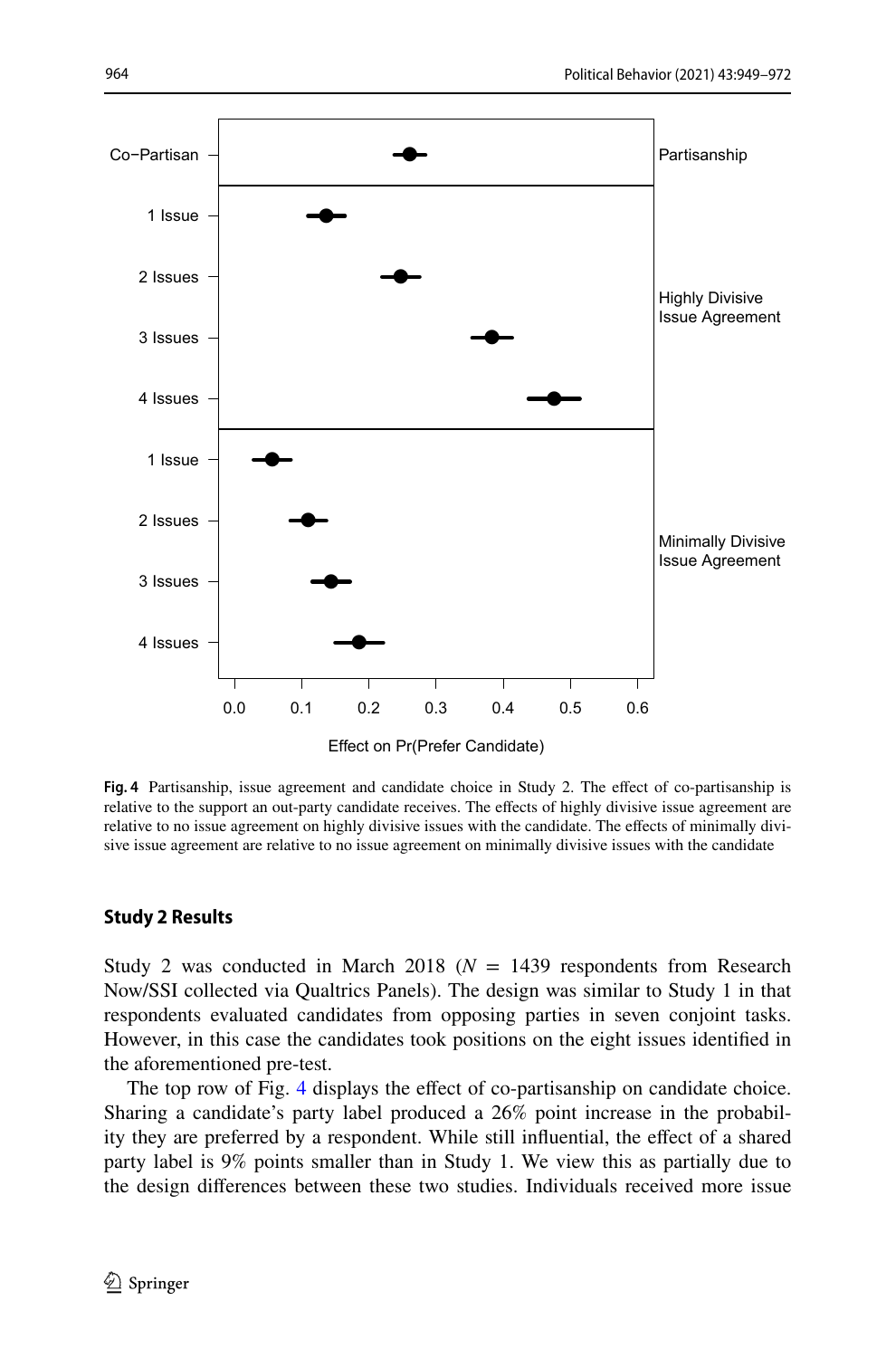information about the two candidates across all conditions in Study 2, potentially attenuating the effects of a shared party label (see e.g., Peterson [2017\)](#page-23-18).

The next four rows of Fig. [4](#page-15-0) display changes in the probability a candidate is preferred based on agreement on the set of high-salience issues considered in this study. Agreement on one of these issues increased candidate support by 14% points. Relative to the same baseline, the efect of agreement on two of these high-salience issues was 25% points—roughly the same magnitude as the efect of shared partisanship, as in Study 1. Further increases in issue agreement continued to improve candidate support, with agreement on four issue positions producing a 48% point increase in the probability a candidate was preferred.

So far these results resemble Study 1. A key distinction in Study 2, however, is the introduction of minimally divisive issues into the candidate profles. When examining these issues, a very diferent portrait of the capacity of these issues to ofset the role of candidate partisanship on support emerges. While the efect of agreement on one highly divisive issue was 14% points, the efect of agreement on one of the minimally divisive issues was a mere 6% point increase in candidate support. Further agreement on the minimally divisive issues only modestly increased the probability of selecting a candidate, and the efect of agreeing on all four minimally divisive issues, 19% points, failed to match the efect of sharing a candidate's party label. These results are more in line with prior studies emphasizing the dominance of partisanship over other political considerations. At least collectively, disagreement on a set of highly divisive issues has the power to overwhelm a party label. The same pattern fails to occur for the minimally divisive issues, although candidates do face a small penalty for deviating on them.

We now turn to assessing the implications of these patterns of responsiveness for candidate choice. Figure [5](#page-17-0) shows the predicted probability of supporting a copartisan candidate by the degree of disagreement on highly and minimally divisive issues.<sup>13</sup> Replicating the findings of Study 1, we see in Fig. [5](#page-17-0) that, on average, individuals remain more supportive of their co-partisan candidate (the probability of selection remains above 0.5) than the out-party candidate up until the point that the candidate diverges on four highly divisive issues. However, contrary to the defections that occur at high levels of disagreement on highly divisive issues (the baseline condition here), co-partisan candidates retain high levels of electoral support regardless of the number of minimally divisive issues on which they diverge from the positions of voters. Even in the event that a voter disagrees with a candidate on four low-salience issues, if they share a party label with that candidate and agree with them on the highly divisive issues, they support that candidate, on average, 74% of the time.

These results demonstrate the strong but conditional nature of party loyalty. Voters generally support their co-partisan candidates, but divergence on several highly divisive issues *is* capable of inducing defections to the out-party. However, when it

<span id="page-16-0"></span><sup>&</sup>lt;sup>13</sup> These dynamics are similar when examining support for out-party candidates, but there is a substantially lower baseline level of support across conditions. These results are presented in Online Appendix D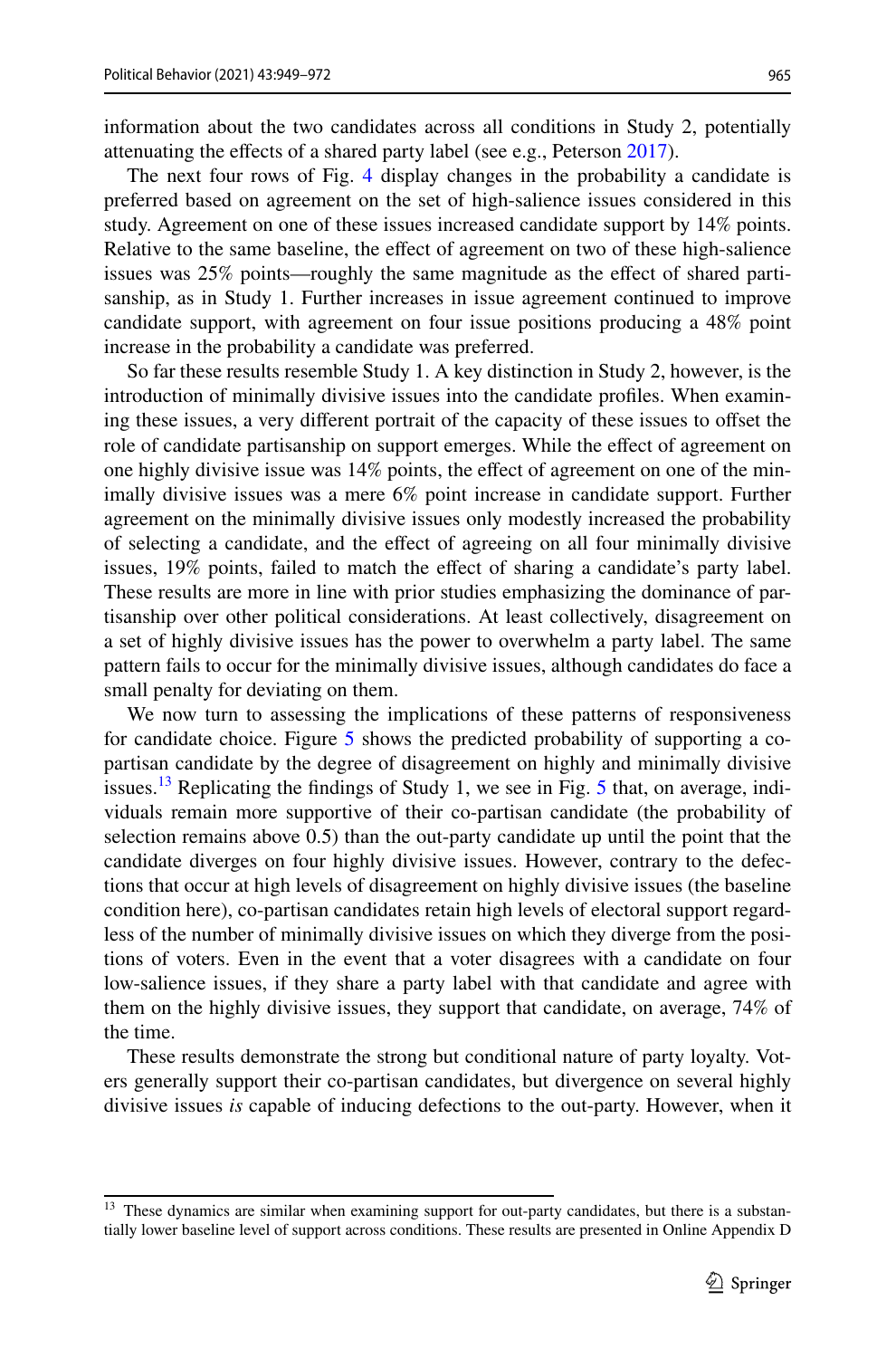

# Issue Disagreements With Co−Partisan Candidate

<span id="page-17-0"></span>**Fig. 5** Tolerance for issue disagreement on issues in Study 2. The fgure displays the probability of selecting the co-partisan candidate conditional on a respondents' level of agreement with them on the issues presented. In each case the predicted probabilities assume agreement on all issues in the other category of issue salience. For comparison, the top dashed line shows the rate of co-partisan voting in the 2016 American National Election Study (ANES)

comes to minimally divisive issues, politicians enjoy far more latitude to take different issue positions while still maintaining high levels of co-partisan electoral support.

It is important to note that these minimally divisive issues, while less consequential than their counterparts for candidate choice, are still extremely important from a policy standpoint. They include central tasks of government such as defning regulation of trade, education standards and access to birth control. Our results indicate that so long as candidates toe the line on a key set of issues, they receive a relatively limited penalty from their co-partisans for the positions they take on other crucial matters.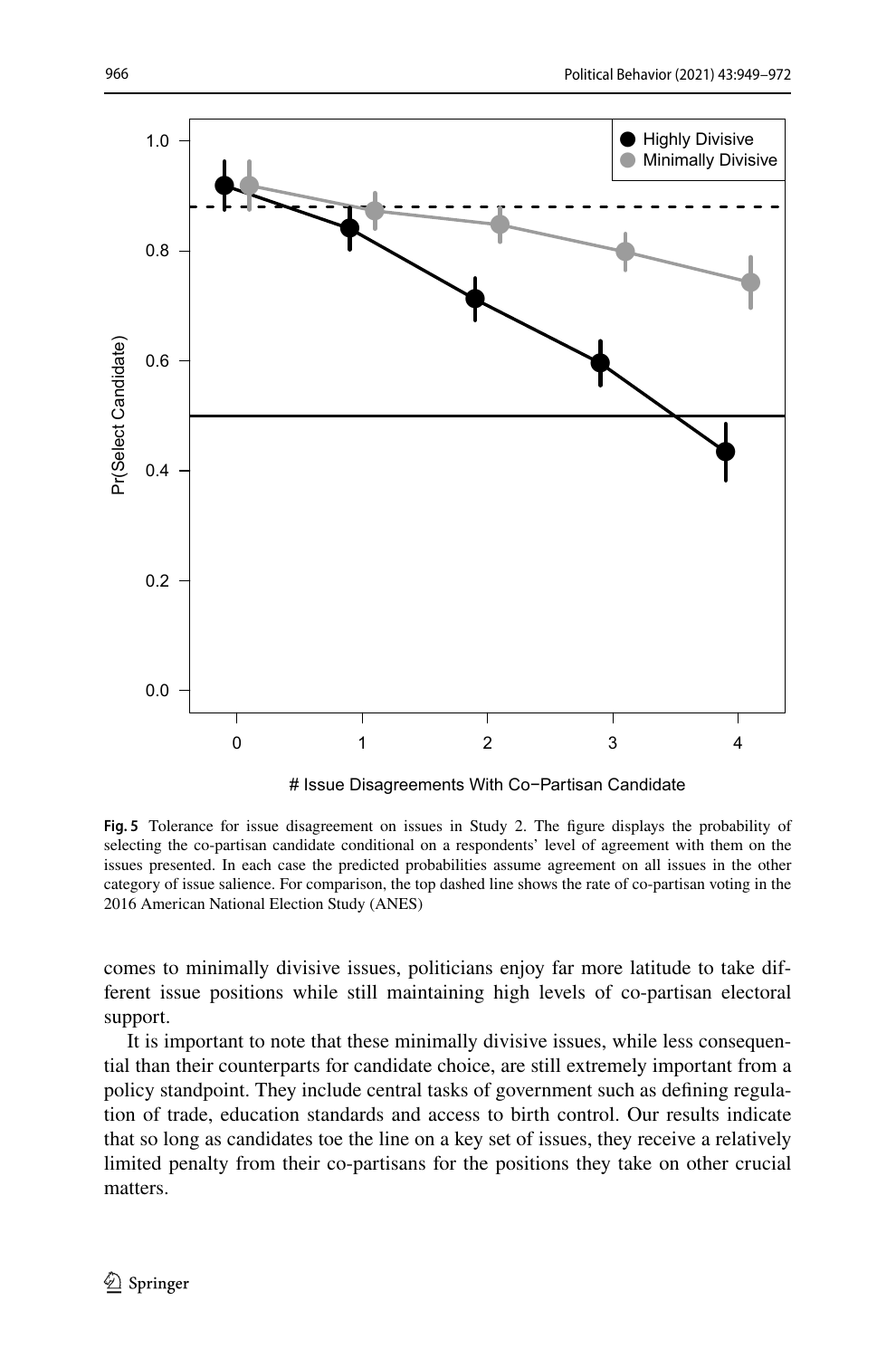There are reasons to question whether our experiments are adequately approximating real-world behavior. A crucial feature of Studies 1 and 2 is that they break familiar links between candidate positioning and party reputations. As previously discussed, this is essential for understanding the extent to which individuals tolerate issue-based disagreements with co-partisan candidates. However, this approach does require individuals to respond to very diferent types of profles than they typically encounter in real-world candidate decision-making. Given this unusual choice environment, are respondents behaving as they would if they encountered such choices in the real world?

We believe our experiments recover externally valid estimates for several reasons. For one, results from the type of conjoint experiments we use here have been shown to closely mirror real-world decision-making in other contexts (Hainmueller et al. [2015](#page-22-24)). In this particular context, the candidate profles provide survey respondents similar information to what they may encounter through widely-available information sources such as voter guides (Mummolo and Peterson [2017](#page-23-24); Boudreau et al. n.d.).

One way of assessing external validity is to compare rates of candidate selection in scenarios which *do* refect real world choices to the rates we have observed in recent elections. If participants select typical partisan candidates in our studies at rates comparable to the real world, we can be more confdent that their decisions regarding unusual candidates shed light on how they would behave in a real election should such candidates emerge.

Consistent with this reasoning, the rates of selecting a co-partisan candidate that agrees with the survey respondent on the issues in play closely mirrors the rates of co-partisan voting observed in recent elections, as measured in the 2016 American National Election Study (ANES). When the respondent agreed with the co-partisan candidate on all available issues, they preferred their party's candidate 88% of the time in Study 1 and 92% of the time in Study 2. This is highly similar to the rate of co-partisan voting in congressional elections in the 2016 ANES, where 88% of those voting in these races preferred their co-partisan candidate. Given this close correspondence in the base rates of voting for a like-minded co-partisan, we believe the candidate selection exercise, while obviously artifcial, ofers reasonably valid estimates. In addition, we fnd highly similar results with respect to the efects of partisan cues, low-salience issues and high-salience issues after re-weighting the samples in Studies 1 and 2 to conform to the demographic traits of the 2016 National Election Study (see Online Appendix D).

As a fnal check for whether our candidate selection exercise was externally valid, we conducted a third study in which 1,001 respondents from the same sample as Studies 1 and 2 were asked to indicate which of two candidates for office they pre-ferred.<sup>[14](#page-18-0)</sup> The candidates came from opposing political parties and, as in Study 2,

<span id="page-18-0"></span><sup>&</sup>lt;sup>14</sup> This sample only included 'Strong' or 'Not very strong' partisans, excluding partisan leaners and independents.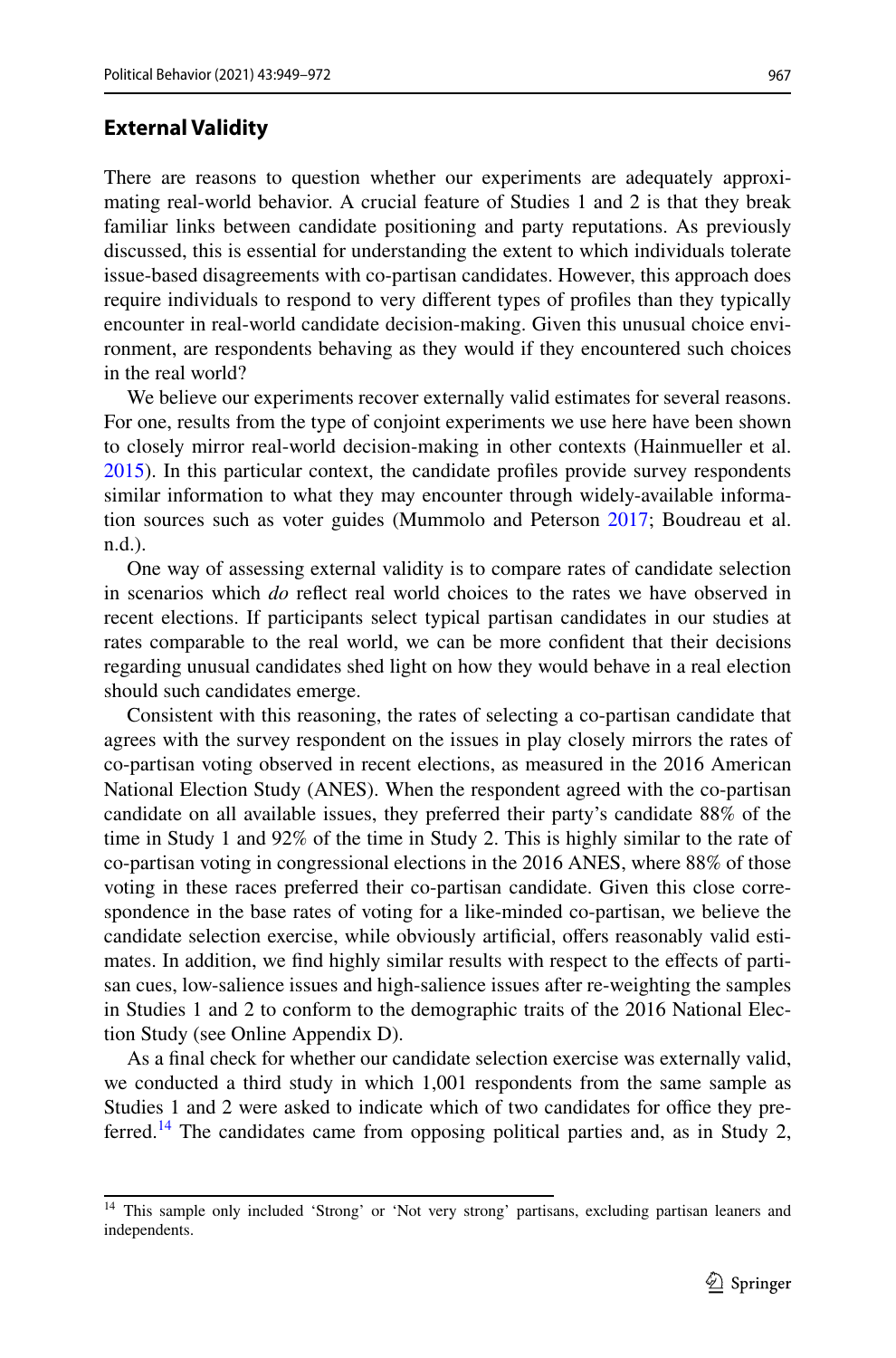<span id="page-19-1"></span>

| <b>Table 2</b> Support for co-partisan<br>candidates: 2016 elections and<br>survey benchmark | Study                            | Prefer<br>co-partisan<br>candidate $(\%)$ |
|----------------------------------------------------------------------------------------------|----------------------------------|-------------------------------------------|
|                                                                                              | ANES presidential (2016)         | 93                                        |
|                                                                                              | ANES congressional (2016)        | 88                                        |
|                                                                                              | CCES presidential (2016)         | 89                                        |
|                                                                                              | CCES congressional (2016)        | 89                                        |
|                                                                                              | Survey 1 (no issue disagreement) | 88                                        |
|                                                                                              | Survey 2 (no issue disagreement) | 92                                        |
|                                                                                              | Survey 3 (reputation-consistent) | 78                                        |
|                                                                                              |                                  |                                           |

took positions on eight diferent issues. Respondents frst completed a set of tasks identical to Study 2. As a fnal task, however, they assessed a profle pair that did not contain any randomized components. Instead, the candidate positions were entirely reputation-consistent (i.e., the Republican candidate always took conservative issue positions and the Democrat always took liberal positions). This reputation-consistent task offers an alternative approximation for candidate alignment in general election competition in the United States, especially given the high levels of elite polarization present in contemporary politics.<sup>15</sup> Using this alternative conception of "real-world" co-partisan candidates—ones who take the party's position rather than the survey respondents'—we observe slightly lower base rates of co-partisan voting. When faced with a reputation-consistent Republican against a reputation-consistent Democrat, 78% of partisan respondents preferred their co-partisan candidate (see Table  $2$ ).<sup>[16](#page-19-2)</sup>

We believe the close correspondence between rates of co-partisan voting in Studies 1 and 2 and the ANES ofer the most compelling evidence of external validity. However, if we embrace this fnal test using reputation-consistent candidates, it means our fndings regarding the ability of issues to ofset party labels in candidate choice may be slightly infated. In other words, if the base rate of voting for a copartisan is understated in our studies, then it may take disagreement on even more than four salient issues to substantially erode the average voter's party loyalty, evi-dence of extreme party loyalty.<sup>[17](#page-19-3)</sup>

Voters strongly prefer co-partisan candidates, but their loyalty has limits. Disagreement on salient issues can erode the infuence of a shared party label, and if

<span id="page-19-0"></span><sup>&</sup>lt;sup>15</sup> For instance, comparing the ideology of general election candidates for Congress using measures of ideology based on a candidate's campaign fnance receipts, shows that no races in 2014 (the most recent year available) involved a Democratic candidate that was more conservative than their Republican opponent (Bonica [2014](#page-21-9)).

<span id="page-19-2"></span><sup>&</sup>lt;sup>16</sup> As in other work, we include partisan "leaners" with the party they are closest with and exclude "pure" independents.

<span id="page-19-3"></span><sup>&</sup>lt;sup>17</sup> We note that this divergence in base rates would not affect the marginal effects we display above, (since the baseline divergence would diference out in those estimates), but may impact our analysis of the likelihood of partisan defection (Figs. [2](#page-11-0) and [4\)](#page-15-0) which relies on predicted probabilities.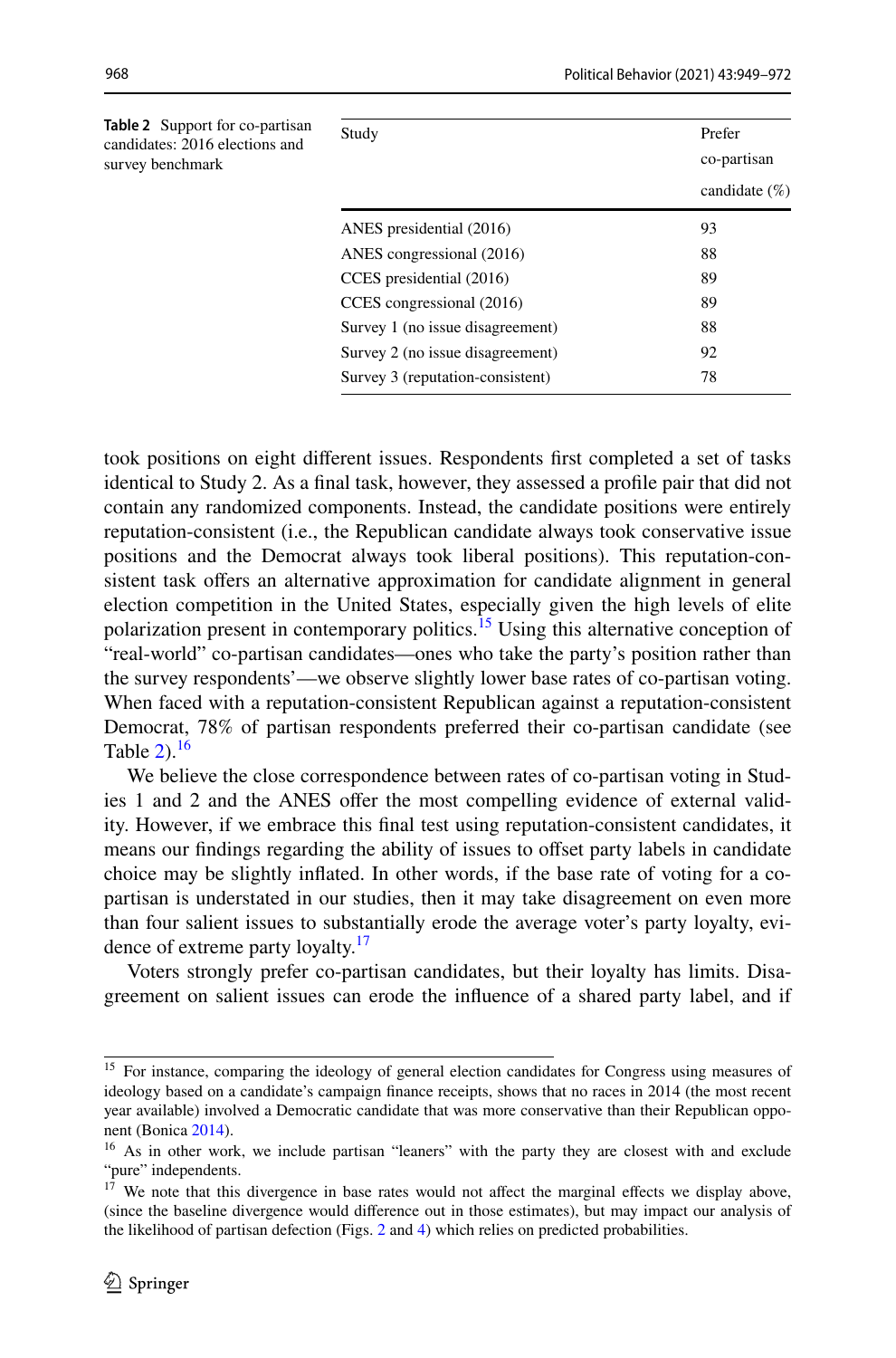enough disagreement is present, voters will defect to the out-party. However, this rarely occurs because of the high level of elite polarization in U.S. politics today. That is, voters are rarely faced with co-partisan candidates who take reputationally inconsistent positions that would cross-pressure them in this way.

#### **Discussion and Conclusion**

Extensive inquiry into the role of partisanship in political decision-making has produced a large literature with mixed results. In some settings partisanship appears to be the sole characteristic members of the public use to make political decisions. But while political information has previously been shown to mute partisan loyalty, its limits have remained unclear. In this paper, we gauged these limits using survey experiments that devote careful attention to the types of issues that are placed in tension with partisanship in a given setting based on both self reports and new behavioral measures of choice-specifc issue salience. We show that, when considered relative to low-salience political considerations, partisanship appears dominant in political decision-making. In contrast, when compared to central, high-salience issues, it appears much less infuential as these other considerations also exert considerable infuence on candidate choice. In extreme cases—disagreement with a co-partisan on four or more high-salience issues—the average voter is more likely to support out-party politicians than their co-partisan. This attribute-focused explanation confrms issue salience as a key moderator in vote choice demonstrated in prior work, (e.g., Arceneaux and Vander Wielen [2017;](#page-21-4) Lavine et al. [2012](#page-23-6); Bullock [2011\)](#page-22-2), and further shows that suffcient deviation on high salience issues can cause partisan defections.

These fndings make two important amendments to prior studies on how partisanship afects public opinion. First, these studies fail to support perspectives emphasizing that the introduction of partisanship to a choice setting eliminates the assessment of other considerations (e.g., Rahn [1993](#page-23-0); Druckman et al. [2013](#page-22-14)). Although the penalty they face is small, politicians do sufer a cost for discrepant position taking even on low-salience political issues, indicating some responsiveness to these considerations. Second, these results ofer new insights into the implications of responsive public opinion for decision-making about political candidates. In particular, despite the responsiveness of public opinion to high salience political issues, substantial disagreement is still required to compel mass partisans to diverge from the party line. Signifcant majorities still prefer co-partisan candidates even when they take a dissonant position on high-salience issues like immigration. These same candidates sufer an even smaller penalty to their support for abandoning their constituents' preferences on low-salience issues like trade or birth control.

There are several possible mechanisms underlying the observed partisan defections. One possibility is that voters perceive co-partisans who take deviant positions on important issues as inauthentic (e.g. the pejorative label of "Republicans in Name Only"). Another possibility is that interested citizens stand to instrumentally beneft from these policies, making a deviation from their issue preferences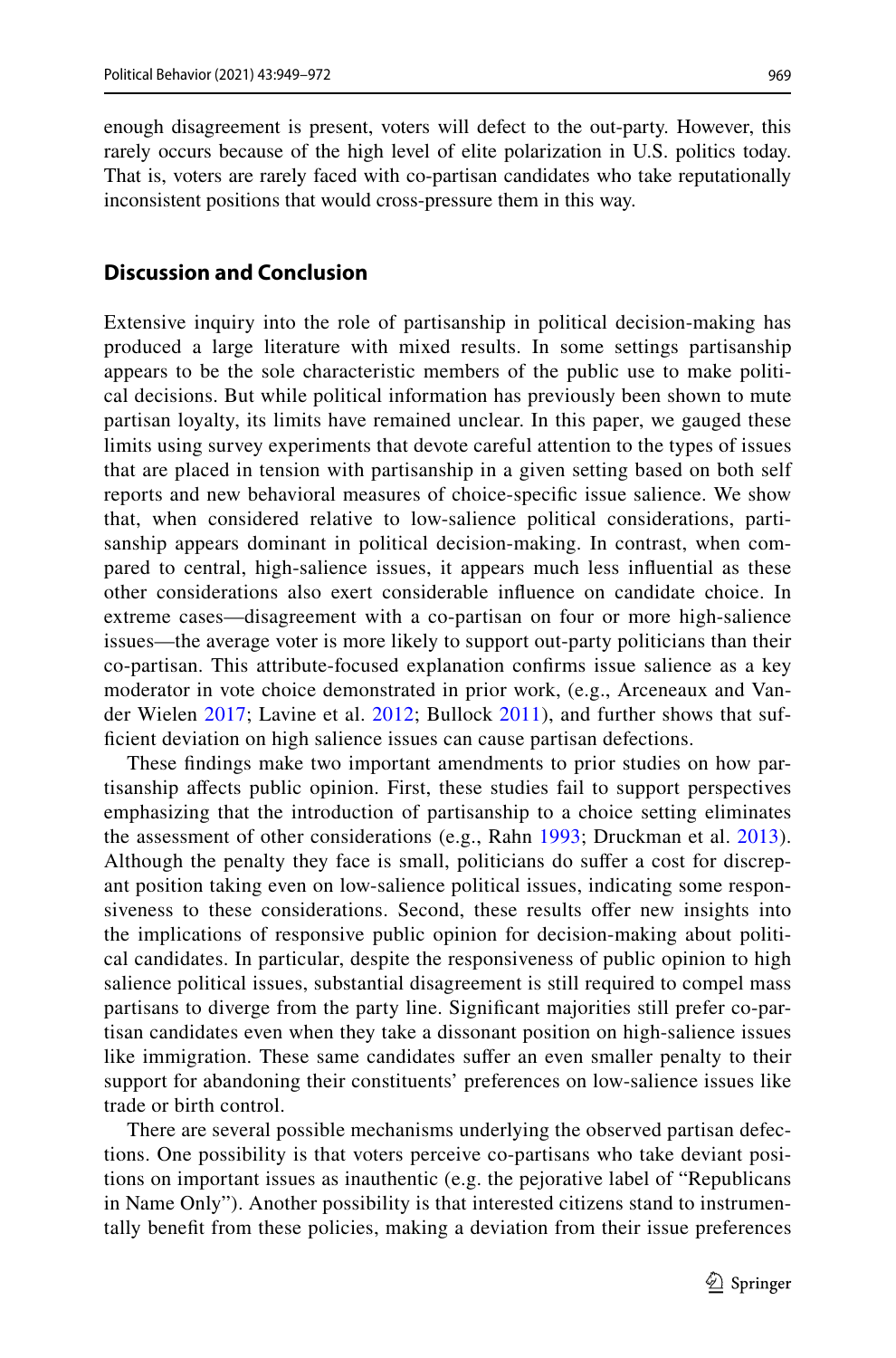too costly, even if it would be in the service of supporting a co-partisan (Iyengar et al. [2008\)](#page-22-20). Or perhaps, in a highly polarized environment, in which party labels arguably serve as better heuristics for policy than in previous periods (Kim and LeVeck [2013](#page-22-15)), voters harbor doubts as to whether a candidate with the "wrong" set of views on important issues is likely to succeed electorally, and defect in the hopes of picking a winner. Future research that seeks to parse these mechanisms could further our understanding of the cognitive processes underlying vote choice.

Finally, our fndings have important implications for normative discussions regarding the role of partisanship in political decision-making. Our results demonstrate the conditional nature of assessments regarding partisan loyalty among the public. On the one hand, our results give reason for optimism regarding democratic competence, showing that partisanship fails to dominate political choice when enough key issues are at the core of decision-making. At the same time, we show that patterns of partisan dominance over public opinion can occur when political choices center around issues that, despite having important policy implications and often serving as mainstays of political news, are not utilized by voters when making political decisions. In many electoral scenarios, the average voter can be expected to ofer little resistance to the actions of their elite co-partisans, a fnding which casts the partisan heuristic in a new, perhaps dimmer light.

**Acknowledgements** The authors thank Jeremy Ferwerda, Martin Gilens, Justin Grimmer, Greg Huber, Lilliana Mason, Lilla Orr, Markus Prior and Lauren Wright for helpful comments.

#### **References**

- <span id="page-21-3"></span>Achen, C. H., & Bartels, L. M. (2016). *Democracy for realists: Why elections do not produce responsive government*. Princeton: Princeton University Press.
- <span id="page-21-8"></span>Ansolabehere, S., Rodden, J., & Snyder, J. M. (2006). The strength of issues: Using multiple measures to gauge preference stability, ideological constraint and issue voting. *American Political Science Review*, *102*(2), 215–232.
- <span id="page-21-2"></span>Arceneaux, K. (2008). Can partisan cues diminish democratic accountability? *Political Behavior*, *30*(2), 139–160.
- <span id="page-21-4"></span>Arceneaux, K., & Vander Wielen, R. J. (2017). *Taming intuition: How refection minimizes partisan reasoning and promotes democratic accountability*. Cambridge: Cambridge University Press.
- <span id="page-21-6"></span>Barber, M., & Pope, J. C. (2019). Does party trump ideology? Disentangling party and ideology in America. *American Political Science Review*, *113*(1), 38–54.
- <span id="page-21-0"></span>Bartels, L. M. (2000). Partisanship and voting behavior, 1952–1996. *American Journal of Political Science*, *44*(1), 35–50.
- <span id="page-21-5"></span>Bolsen, T., Druckman, J. N., & Cook, F. L. (2014). The infuence of partisan motivated reasoning on public opinion. *Political Behavior*, *36*(2), 235–262.
- <span id="page-21-9"></span>Bonica, A. (2014). Mapping the ideological marketplace. *American Journal of Political Science*, *58*(2), 37–386.
- Boudreau, C., Elmendorf, C., & MacKenzie, S.A. (n.d.) Roadmaps to representation: An experimental study of how voter education tools afect citizen decision making. *Political Behavior* (pp. 1–24).
- <span id="page-21-1"></span>Boudreau, C., & MacKenzie, S. A. (2014). Informing the electorate? How party cues and policy information afect public opinion about initiatives. *American Journal of Political Science*, *58*(1), 48–62.
- <span id="page-21-7"></span>Boudreau, C., & MacKenzie, S. A. (2018). Wanting what is fair: How party cues and information inequality afect public support for taxes. *Journal of Politics*, *80*(2), 367–381.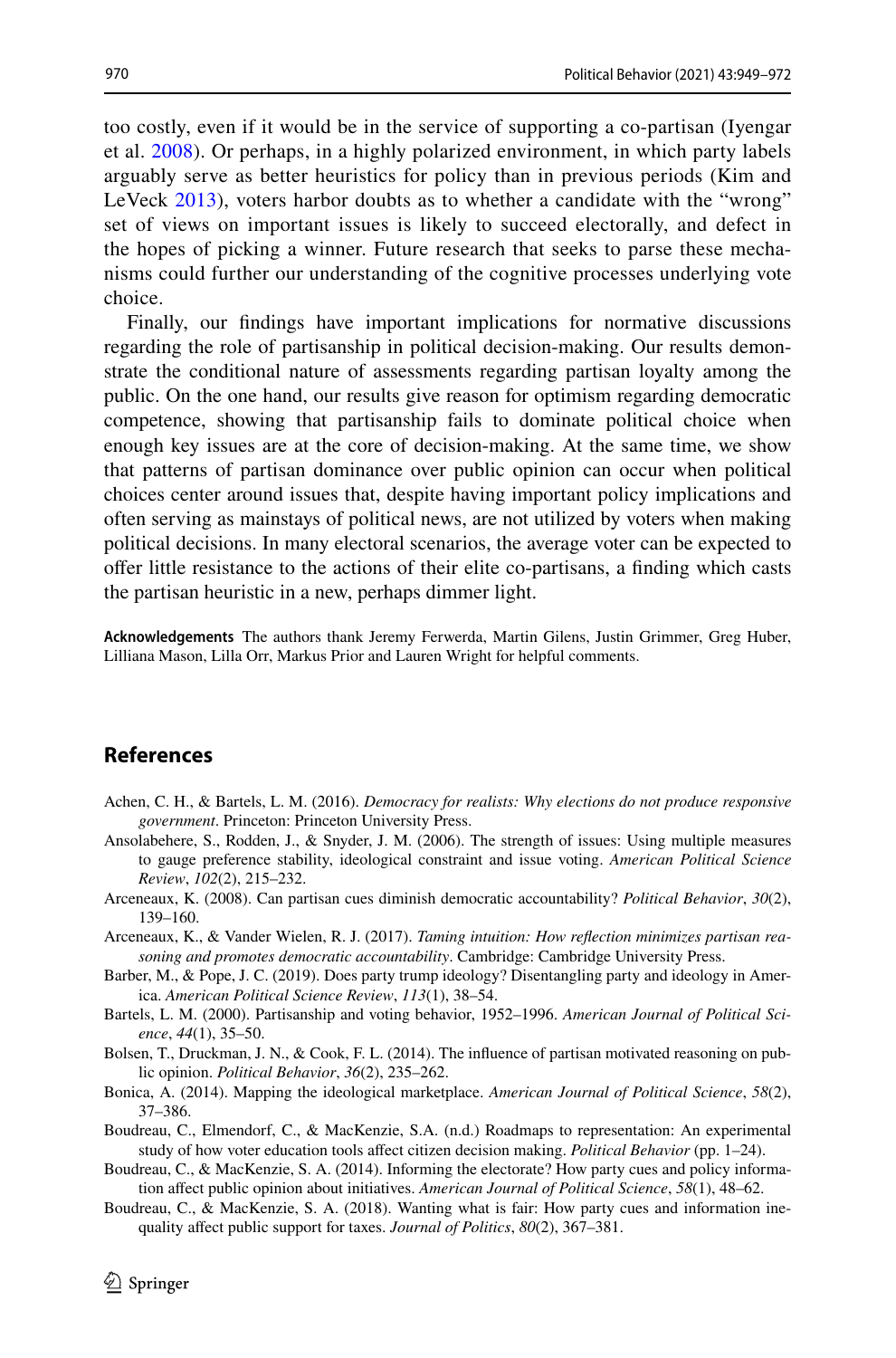- <span id="page-22-2"></span>Bullock, J. G. (2011). Elite infuence on public opinion in an informed electorate. *American Political Science Review*, *105*(3), 496–515.
- <span id="page-22-0"></span>Campbell, A., Converse, P. E., Miller, W. E., & Stokes, D. E. (1960). *The American Voter*. New York: Wiley.
- <span id="page-22-17"></span>Canes-Wrone, B., Brady, D. W., & Cogan, J. F. (2002). Out of step, out of office: Electoral accountability and house members' voting. *American Political Science Review*, *96*(1), 127–140.
- <span id="page-22-19"></span>Carmines, E. G., & Stimson, J. A. (1980). The two faces of issue voting. *American Political Science Review*, *74*(1), 78–91.
- <span id="page-22-23"></span>Carsey, T. M., & Layman, G. C. (2006). Changing sides or changing minds? Party identifcation and policy preferences in the American electorate. *American Journal of Political Science*, *50*(2), 464–477.
- Chong, D., & Mullinix, K.J. (n.d.) Information and issue constraints on party cues. *American Politics Research*. Forthcoming.
- <span id="page-22-5"></span>Ciuk, D. J., & Yost, B. A. (2016). The efects of issue salience, elite infuence, and policy content on public opinion. *Political Communication*, *33*(2), 328–345.
- <span id="page-22-1"></span>Cohen, G. L. (2003). Party over policy: The dominating impact of group infuence on political beliefs. *Journal of Personality and Social Psychology*, *85*(5), 808–822.
- <span id="page-22-9"></span>Downs, A. (1957). *An economic Theory of democracy*. Manhattan: Harper & Row.
- <span id="page-22-14"></span>Druckman, J. N., Peterson, E., & Slothuus, R. (2013). How elite partisan polarization afects public opinion formation. *American Political Science Review*, *107*(1), 57–79.
- Fowler, A. (n.d.) Partisan intoxication or policy voting? *Quarterly Journal of Political Science*. Forthcoming. [https://drive.google.com/fle/d/1StjsBztpHTYDErcKbgjNk0ujWXXDxb7O](https://drive.google.com/file/d/1StjsBztpHTYDErcKbgjNk0ujWXXDxb7O).
- <span id="page-22-10"></span>Gerber, A., & Green, D. (1999). Misperceptions about perceptual bias. *Annual Review of Political Science*, *2*(1), 189–210.
- <span id="page-22-22"></span>Gerber, A. S., Huber, G. A., Doherty, D., & Dowling, C. M. (2011). Citizens' policy confdence and electoral punishment: A neglected dimension of electoral accountability. *The Journal of Politics*, *73*(4), 1206–1224.
- <span id="page-22-21"></span>Gilens, M. (2001). Political ignorance and collective policy preferences. *American Political Science Review*, *95*(2), 379–396.
- <span id="page-22-3"></span>Gooch, A., & Huber, G. A. (2018). Exploiting Donald Trump: Using candidates' positions to assess ideological voting in the 2016 and 2008 presidential elections. *Presidential Studies Quarterly*, *48*(2), 342–356.
- <span id="page-22-16"></span>Green, D., Palmquist, B., & Schickler, E. (2002). *Partisan hearts and minds*. New Haven: Yale University Press.
- <span id="page-22-24"></span>Hainmueller, J., Hangartner, D., & Yamamoto, T. (2015). Validating vignette and conjoint survey expeirments against real-world behavior. *Proceedings of the National Academy of Sciences*, *112*(8), 2395–2400.
- <span id="page-22-6"></span>Hainmueller, J., Hopkins, D. J., & Yamamoto, T. (2014). Causal inference in conjoint analysis: Understanding multidimensional choices via stated preference experiments. *Political Analysis*, *22*(1), 1–30.
- <span id="page-22-8"></span>Huddy, L., Mason, L., & Aarøe, L. (2015). Expressive partisanship: Campaign involvement, political emotion, and partisan identity. *American Political Science Review*, *109*, 1–17.
- <span id="page-22-20"></span>Iyengar, S., Hahn, K. S., Krosnick, J. A., & Walker, J. (2008). Selective exposure to campaign communication: The role of anticipated agreement and issue public membership. *Journal of Politics*, *70*(1), 186–200.
- <span id="page-22-7"></span>Iyengar, S., Lelkes, Y., Levendusky, M., Malhotra, N., & Westwood, S. J. (2019). The origins and consequences of afective polarization in the United States. *Annual Review of Political Science*, *22*, 129–146.
- <span id="page-22-4"></span>Jessee, S. A. (2012). *Ideology and spatial voting in American elections*. Cambridge: Cambridge University Press.
- <span id="page-22-11"></span>Kam, C. D. (2005). Who toes the party line? Cues, values and individual diferences. *Political Behavior*, *27*(2), 163–182.
- <span id="page-22-18"></span>Key, V. O. (1961). *Public opinion and American Democracy*. New York: Knopf.
- <span id="page-22-15"></span>Kim, H. A., & LeVeck, B. L. (2013). Money, reputation, and incumbency in US house elections, or why marginals have become more expensive. *American Political Science Review*, *107*(3), 492–504.
- <span id="page-22-13"></span>Kinder, D. R., & Kalmoe, N. P. (2017). *Neither liberal nor conservative: Ideological innocence in the American public*. Chicago: University of Chicago Press.
- <span id="page-22-12"></span>Kirkland, P., & Coppock, A. (2018). Candidate choice without party labels: New insights from U.S. mayoral elections 1945–2007 and conjoint survey experiments. *Political Behavior*, *40*(3), 571–591.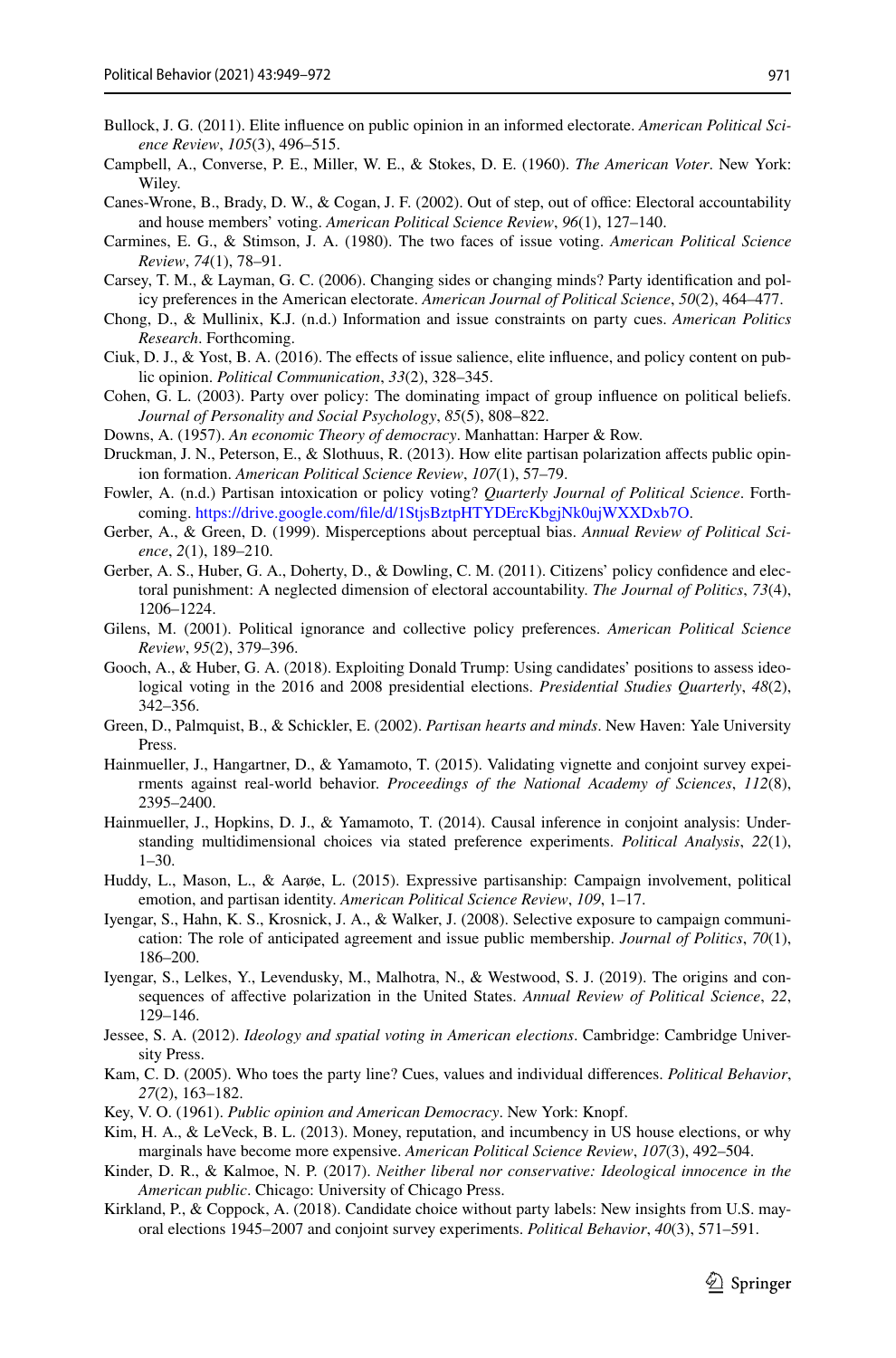- <span id="page-23-6"></span>Lavine, H. G., Johnston, C. D., & Steenbergen, M. R. (2012). *The ambivalent partisan: How critical loyalty promotes democracy*. Oxford: Oxford University Press.
- Leeper, T., & Robison, J. (n.d.) More important, but for what exactly? The insignificant role of subject issue importance in vote decisions. *Political Behavior*. Forthcoming.
- <span id="page-23-5"></span>Lenz, G. S. (2012). *Follow the leader? How voters respond to politicians' policies and performance*. Chicago: University of Chicago Press.
- <span id="page-23-9"></span>Levendusky, M. S. (2010). Clearer cues, more consistent voters: A beneft of elite polarization. *Political Behavior*, *32*(1), 111–131.
- <span id="page-23-7"></span>Lodge, M., & Taber, C. S. (2013). *The Rationalizing Voter*. Cambridge: Cambridge University Press.
- <span id="page-23-2"></span>Malhotra, N., & Kuo, A. G. (2008). Attributing blame: The public's response to Hurricane Katrina. *The Journal of Politics*, *70*(1), 120–135.
- <span id="page-23-4"></span>Mason, L. (2015). I disrespectfully agree: The diferential efects of partisan sorting on social and issue polarization. *American Journal of Political Science*, *59*, 128–145.
- <span id="page-23-16"></span>Messing, S., & Westwood, S. J. (2014). Selective exposure in the age of social media: Endorsements trump partisan source afliation when selecting news online. *Communication Research*, *41*(8), 1042–1063.
- <span id="page-23-14"></span>Mummolo, J. (2016). News from the other side: How topic relevance limits the prevalence of partisan selective exposure. *The Journal of Politics*, *78*(3), 763–773.
- <span id="page-23-15"></span>Mummolo, J., & Nall, C. (2017). Why partisans do not sort: The constraints on political segregation. *The Journal of Politics*, *79*(1), 45–59.
- <span id="page-23-24"></span>Mummolo, J., & Peterson, E. (2017). How content preferences limit the reach of voting aids. *American Politics Research*, *45*(2), 159–185.
- <span id="page-23-23"></span>Mummolo, J., & Peterson, E. (2019). Demand effects in survey experiments: An empirical assessment. *American Political Science Review*, *113*, 517–529.
- <span id="page-23-3"></span>Nicholson, S. P. (2011). Dominating cues and the limits of elite infuence. *Journal of Politics*, *73*(4), 1165–1177.
- <span id="page-23-12"></span>Nicholson, S. P. (2012). Polarizing cues. *American Journal of Political Science*, *56*(1), 52–66.
- <span id="page-23-20"></span>Nicholson, S. P., & Hansford, T. G. (2014). Partisans in robes: Party cues and public acceptance of supreme court decisions. *American Journal of Political Science*, *58*(3), 620–636.
- <span id="page-23-18"></span>Peterson, E. (2017). The role of the information enviornment in partisan voting. *Journal of Politics*, *79*(4), 1191–1204.
- <span id="page-23-17"></span>Peterson, E. (2019). The scope of partisan infuence on policy opinion. *Political Psychology*, *40*(2), 335–352.
- <span id="page-23-22"></span>Petty, R., & Krosnick, J. (1995). *Attitude strength: Antecendents and consequences*. New Jersey: Lawrence Erlbaum.
- <span id="page-23-0"></span>Rahn, W. M. (1993). The role of partisan stereotypes in information processing about political candidates. *American Journal of Political Science*, *37*(2), 472–496.
- <span id="page-23-8"></span>Riggle, E. D. (1992). Cognitive strategies and candidate evaluations. *American Politics Quarterly*, *20*(2), 227–246.
- <span id="page-23-13"></span>Riggle, E. D., Ottati, V., Wyer, R., & Kuklinski, J. (1992). Bases of political judgements: The role of stereotypic and nonsteroetypic information. *Political Behavior*, *14*, 67–87.
- <span id="page-23-19"></span>Sears, D. (1975). Political socialization. In F. I. Greenstein & N. W. Polsby (Eds.), *Handbook of political science* (Vol. 2, pp. 95–153). Boston: Addison-Wesley.
- <span id="page-23-21"></span>Tesler, M. (2015). Priming predispositions and changing policy positions: An account of when mass opinion is primed or changed. *American Journal of Political Science*, *59*(4), 806–824.
- <span id="page-23-11"></span>Tomz, M., & Van Houweling, R. P. (2009). The electoral implications of candidate ambiguity. *American Political Science Review*, *103*(1), 83–98.
- <span id="page-23-1"></span>Zaller, J. (1992). *The nature and origins of mass opinion*. Cambridge: Cambridge University Press.
- <span id="page-23-10"></span>Zaller, J. (2012). What nature and origins leaves out. *Critical Review*, *24*(4), 569–642.

**Publisher's Note** Springer Nature remains neutral with regard to jurisdictional claims in published maps and institutional affiliations.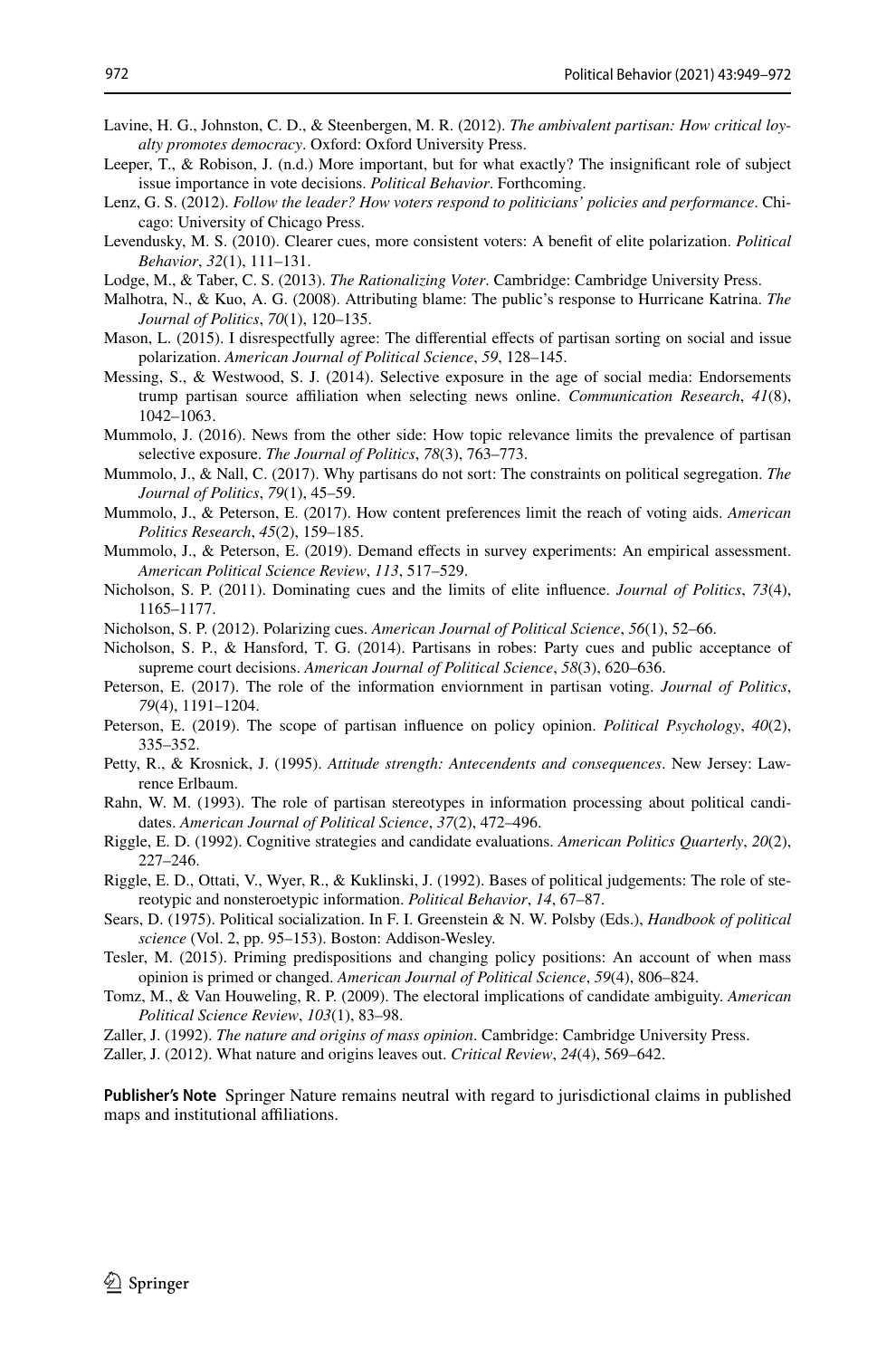Online Appendix for "The Limits of Partisan Loyalty"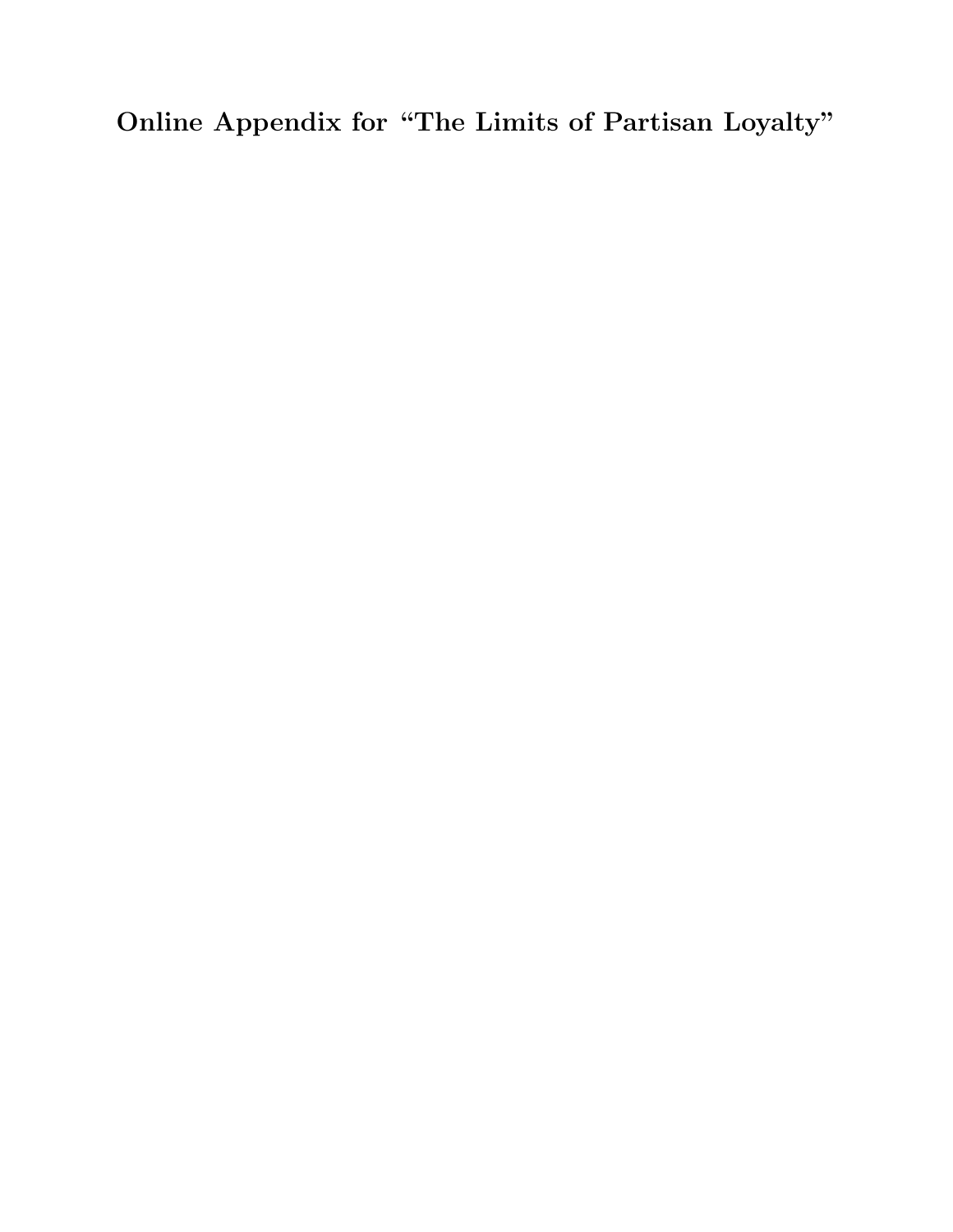## **Contents**

| A Issue Heterogeneity in Study 1                                             | 3                |
|------------------------------------------------------------------------------|------------------|
| B Validating Issue Salience Divide In Study 2                                | $\boldsymbol{A}$ |
|                                                                              | $\overline{4}$   |
| B.2 Self-Reported Importance in Study 2 Survey                               | - 6              |
| B.3 Impact on Candidate Candidate Choice in Study 2                          | - 6              |
| C Example Profile                                                            | 8                |
| D Additional Analyses                                                        | 9                |
|                                                                              | 9                |
| D.2 Limited Effect Heterogeneity by Party in Studies 1 and 2                 | -9               |
| D.3 Out-Party Support by Low and High Salience Issue Disagreement in Study 2 | 11               |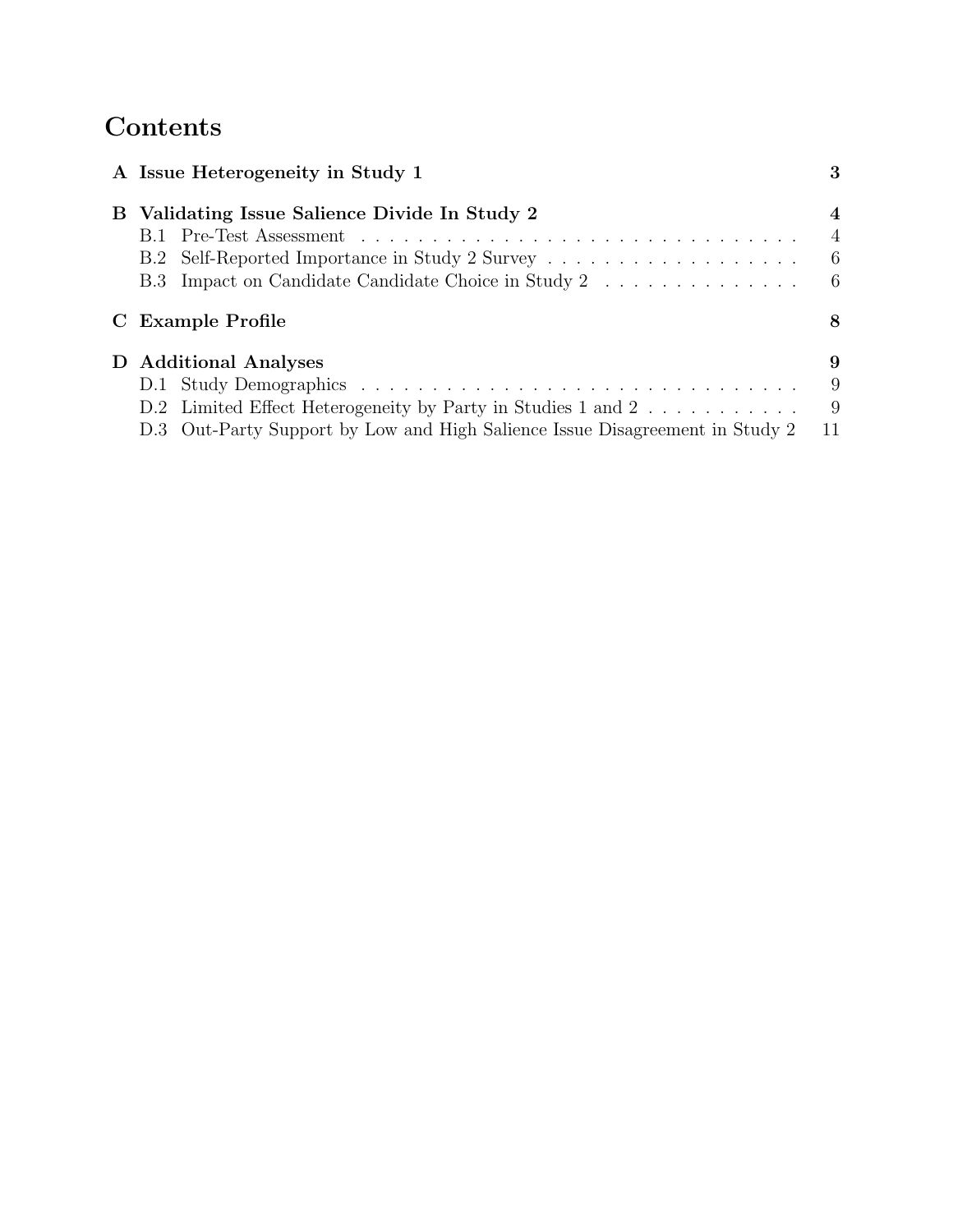## A Issue Heterogeneity in Study 1

In the in-text analysis of Study 1 we do not distinguish agreement across the different issues. In the table below we separately consider the individual effects of each issue, by regressing candidate choice on a set of binary variables for agreement on each issue.

|                      | Model 1 |
|----------------------|---------|
| (Intercept)          | $0.27*$ |
|                      | (0.01)  |
| Corporate Tax        | $0.10*$ |
|                      | (0.01)  |
| Muslim Immigration   | $0.11*$ |
|                      | (0.01)  |
| Obamacare            | $0.18*$ |
|                      | (0.01)  |
| <b>Birth Control</b> | $0.08*$ |
|                      | (0.01)  |
| N                    | 21456   |

Table A1: Effect of Issue Agreement on Candidate Choice - Study 1 - By Issue

Robust standard errors, clustered by Respondent, in parentheses  $*$  indicates significance at  $p < 0.05$ 

There is some heterogeneity across these different issues. Obamacare is more influential, with agreement on this issue produced an 18 percentage point increase in the probability a candidate was chosen. Agreement with a candidate on the other three issues considered in Study 1 (Muslim Immigration, Birth Control Access and Corporate Taxation) has a similar effect on candidate choice ranging from 8 to 11 percentage points.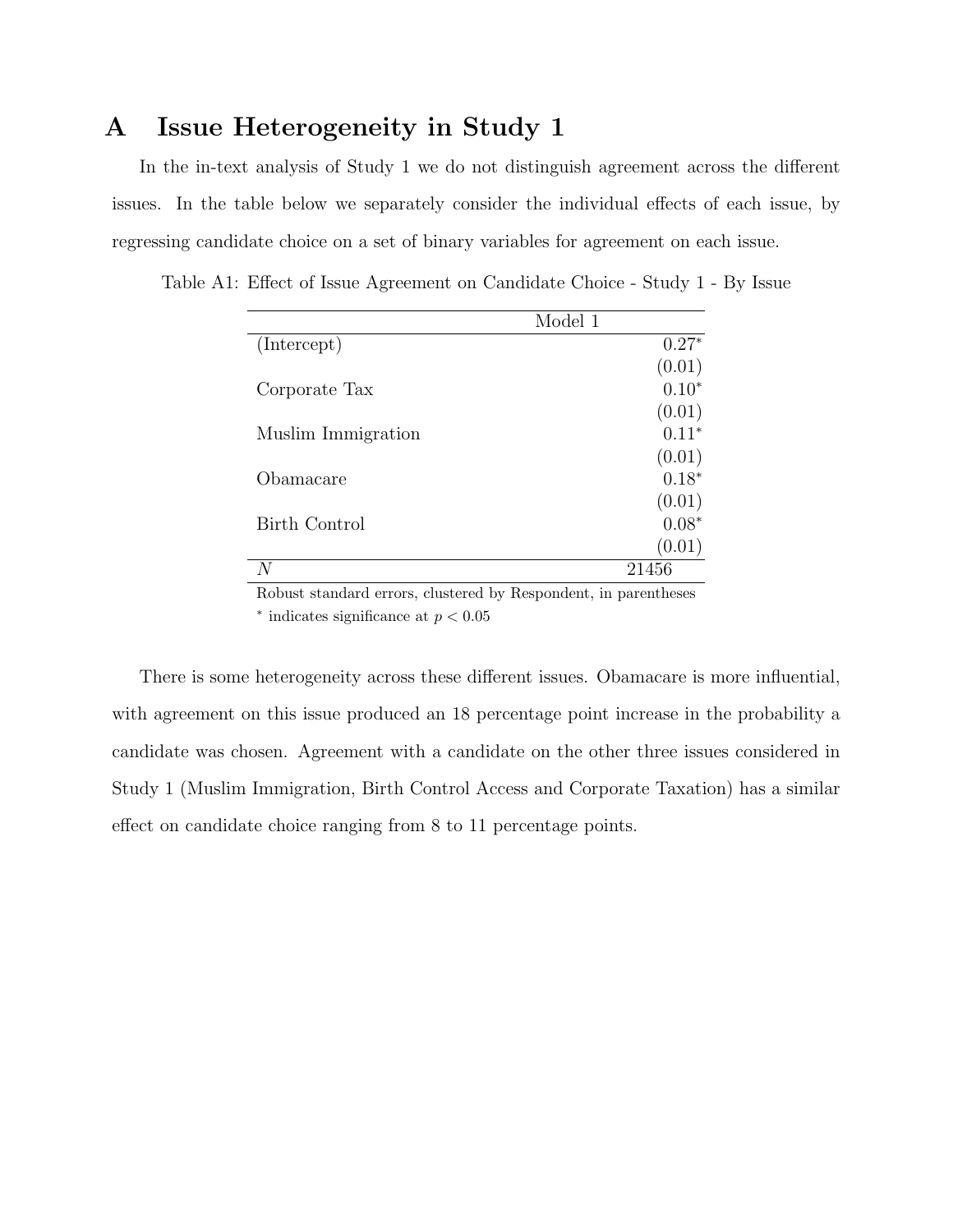## B Validating Issue Salience Divide In Study 2

The design of Study 2 hinges on a clear divide in the salience of the political importance of the issues that are available for assessing candidates. We go about validating this issue in several ways that involve 1) a pre-test assessment to aid in the selection the issues for study 2, 2) the use of self-reported importance among study 2 participants and 3) a behavioral assessment of issue importance based on the relevance of these issues for candidate choice in the conjoints. We present each piece of evidence below.

### B.1 Pre-Test Assessment

A pre-test prior to Study 2 identified a contrasting set of high and low-salience political issues to incorporate into the candidate conjoints. In this pre-test a set of 453 respondents from Amazon's Mechanical Turk evaluated 10 pairs of candidates who took positions on all 21 of these issues. Candidate partisanship was not included in these experiments.

We identify issues based on the degree to which candidate position-taking produces heterogeneous responses among Republicans and Democratic respondents in our sample. This enables us to examine issues that divide the electorate while also avoiding the need to administer a lengthy pre-test questionnaire that asks for a respondents' own issue positions on all 21 of these items, which was infeasible in this setting.

The figure below displays the issues included in the pre-test with respect to to how heterogeneous of a response they drew from Republicans and Democrats in the sample. This is assessed by the interaction coefficient between the candidate position on that issue and respondent partisanship in the following model, which was estimated separately for each of the issues in the experiment:

Prefer Candidate =  $\beta_0 + \beta_1$ Issue Agreement +  $\beta_2$ Democrat +  $\beta_3$  Issue Agreement × Democrat +  $\epsilon$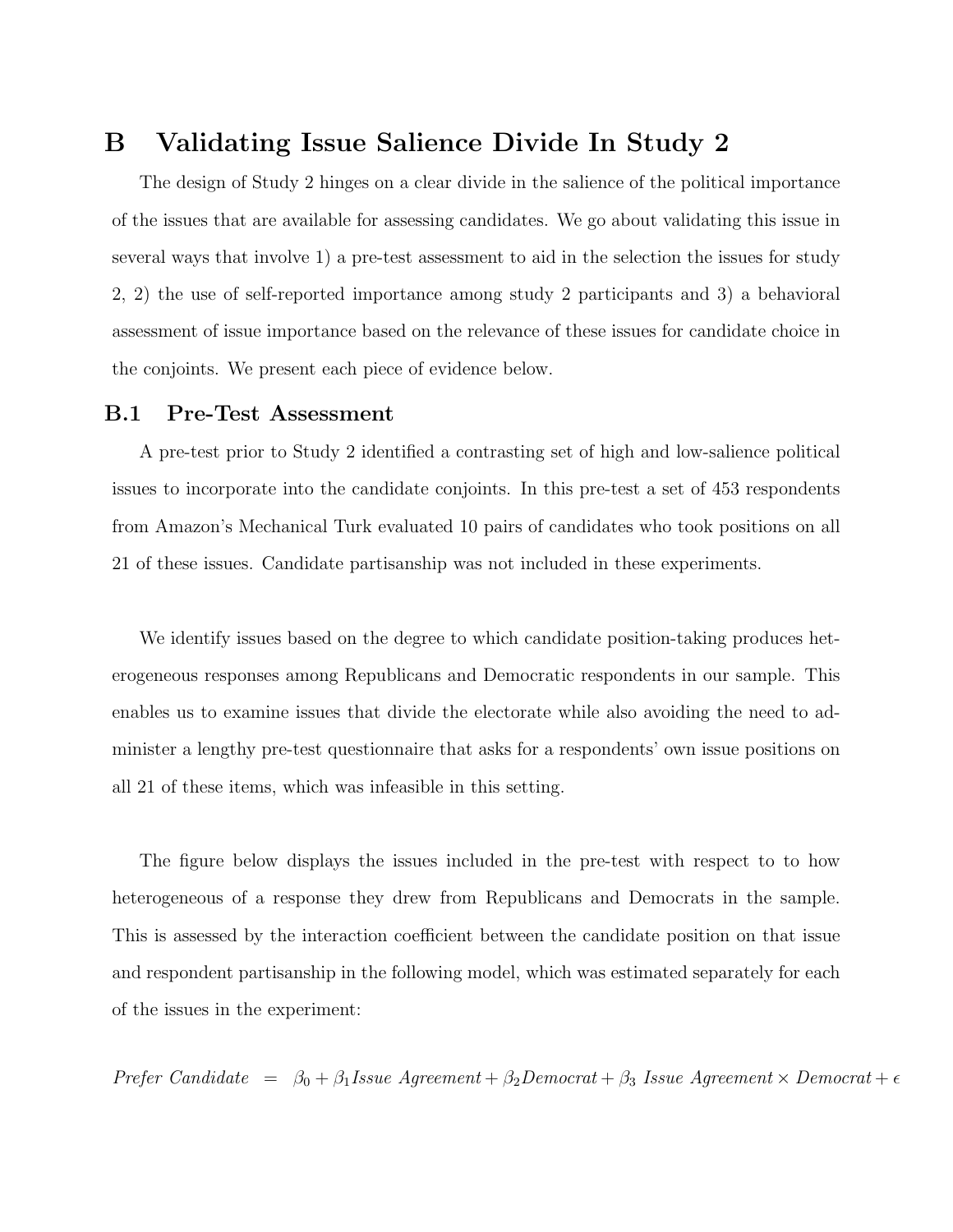Since we are interested in the divides in responses between Democrats and Republicans on an issue, and not necessarily the direction of these divides, we display the absolute value of the coefficient of interest  $(\beta_3)$  in the figure below for clarity. This coefficient indicates the magnitude of the divide in between-party responsiveness to candidate position-taking on this issue which is our primary interest here.

Figure B1: Heterogeneity of Issues Position Effects by Party



**Effect Heterogeneity Pre−Test**

This reveals a set of issues at the very top of the plot that generate very difference responses among Republicans and Democrats. We include the top four of these issues as high-salience issues in Study 2. At the bottom of the plot are a set of issues that produce relatively similar responses between Republicans and Democrats. We use the bottom four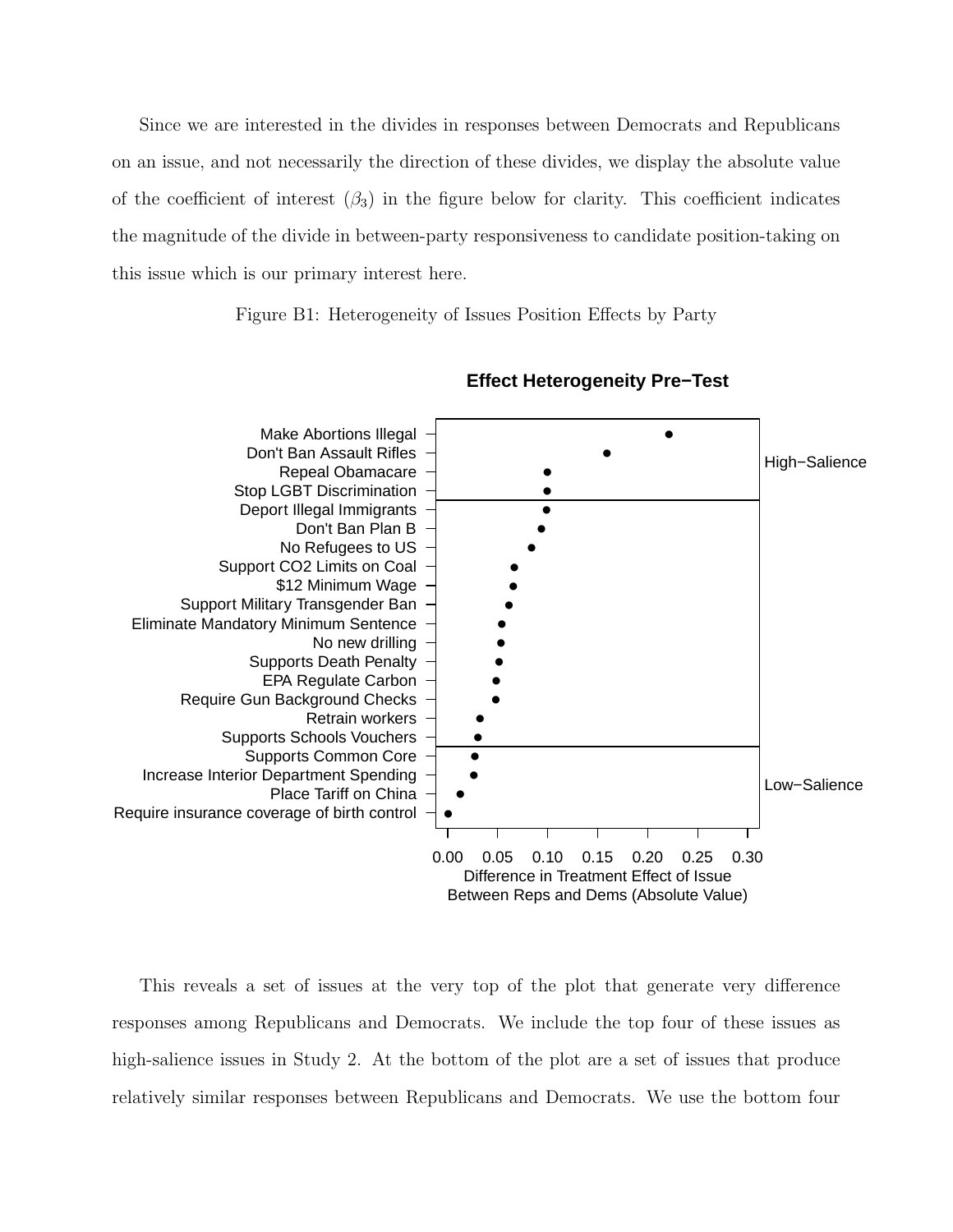issues in Study 2 as the low-salience issues. This categorization produces a clean divide in the political importance of these issues for candidate choice, at least as measured with respect to how groups of partisans respond to these issues on average.

### B.2 Self-Reported Importance in Study 2 Survey

In addition to this pre-test, Study 2 included a set of self-reports in which individuals were asked how important an issue was for their candidate choices prior to the conjoint experiments.

Consistent with a clear bifurcation in the importance of these two sets of issues. The average self-reported importance for the high-salience issues was 2.7 when assessed on a 4-pt scale. For the low-salience issues the average self-reported importance is 2.2.

This measure of importance is displayed for each of these issues below. Issues that we categorized as high-salience are displayed in bold. The one reversal from the expected ordering is the higher importance rating for birth control relative to abortion. However, we do not observe this same pattern when looking at how respondents actually used these issues in Study 2.

Table B1: Average Self-Reported Issue Importance - Study 2

|               | <i>ssue</i>                         | Self-Reported Importance |
|---------------|-------------------------------------|--------------------------|
|               | <b>Assault Rifle</b>                | 3.00                     |
| $\mathcal{D}$ | Obamacare                           | 2.75                     |
|               | <b>LGBT</b> Discrimination          | 2.73                     |
|               | Birth Control coverage by Insurance | 2.55                     |
| 5.            | Abortion                            | 2.43                     |
|               | Tariff on China                     | 2.26                     |
|               | Common Core                         | 2.20                     |
|               | Interior Spending                   | 194                      |

### B.3 Impact on Candidate Candidate Choice in Study 2

A final way to assess the political importance of these issues for candidate choice is to examine how they were used in Study 2 for deciding between candidates. In this case, because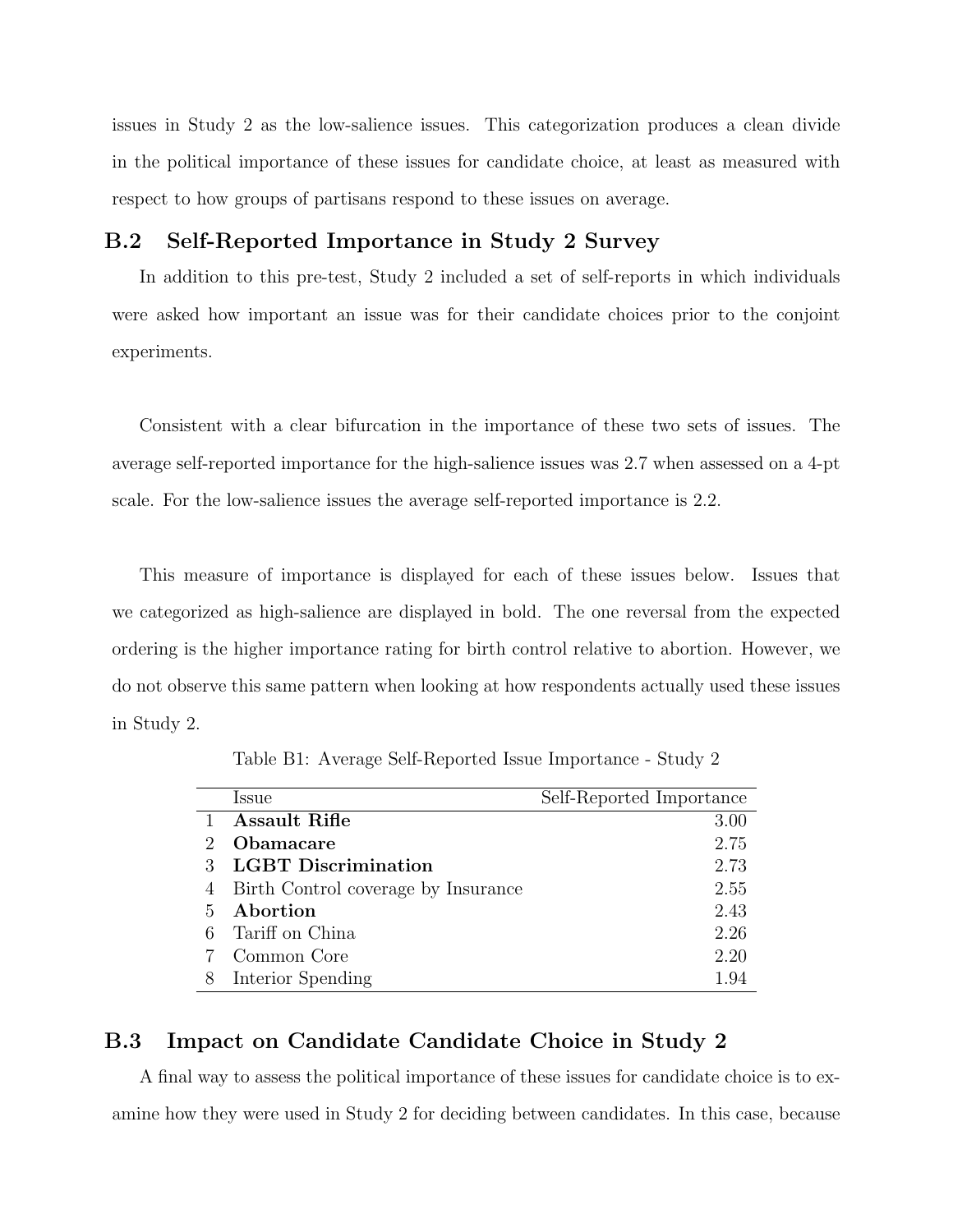individuals completed a pre-conjoint questionnaire of their own positions, we can assess political salience by looking at how important agreement on these issues was for candidate choice.

Again there is a clear divide between how important these two sets of issues were for candidate choice. This is displayed in the table below. The magnitudes of the coefficients for the issues identified as high-salience prior to Study 2 are the four highest, the effects of the low-salience issues on candidate choice are smaller.

|                            | Model 1 |
|----------------------------|---------|
| (Intercept)                | $0.17*$ |
|                            | (0.01)  |
| Rifle                      | $0.14*$ |
|                            | (0.01)  |
| Abortion                   | $0.12*$ |
|                            | (0.01)  |
| <b>LBGT</b> Discrimination | $0.12*$ |
|                            | (0.01)  |
| Obamacare                  | $0.09*$ |
|                            | (0.01)  |
| <b>Birth Control</b>       | $0.07*$ |
|                            | (0.01)  |
| Tariff                     | $0.04*$ |
|                            | (0.01)  |
| Common Core                | $0.04*$ |
|                            | (0.01)  |
| Dept. of Interior Spending | $0.03*$ |
|                            | (0.01)  |
| N                          | 21712   |

Table B2: Effect of Issue Agreement on Pr(Select Candidate)

Issues labeled as High-Salience prior to Study 2 in bold

Robust standard errors, clustered by Respondent, in parentheses

 $*$  indicates significance at  $p < 0.05$ 

This offers further behavioral evidence that is consistent with our characterization of issues prior to Study 2.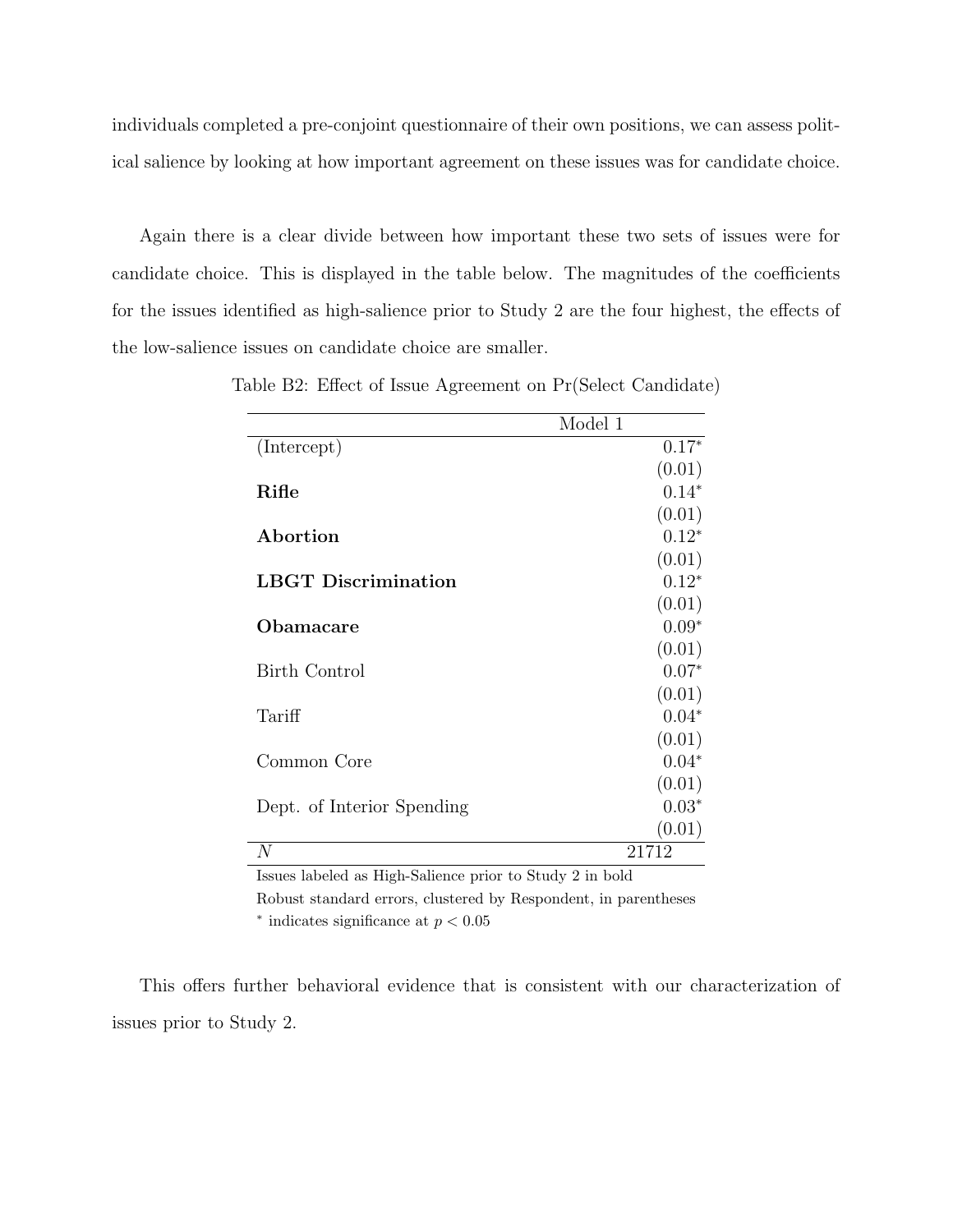## C Example Profile

The profile below shows an example of the information about candidates that was available in Studies 2 and 3.

Figure C1: Stereotypical Candidate Pairing in Study 3

Which of these two candidates do you prefer?

|                                                                                         | <b>Candidate 1</b>                                                                                                                            | <b>Candidate 2</b>                                          |  |
|-----------------------------------------------------------------------------------------|-----------------------------------------------------------------------------------------------------------------------------------------------|-------------------------------------------------------------|--|
| <b>Political Party</b>                                                                  | Republican                                                                                                                                    | Democrat                                                    |  |
| <b>Abortion</b>                                                                         | <b>Make abortions illegal</b>                                                                                                                 | Do not make abortions illegal                               |  |
| <b>Assault Rifle</b><br><b>Ban</b>                                                      | Do not ban assault rifles                                                                                                                     | <b>Ban assault rifles</b>                                   |  |
| <b>Obamacare</b>                                                                        | <b>Supports Obamacare repeal</b>                                                                                                              | Opposes Obamacare repeal                                    |  |
| <b>LGBT</b><br><b>Protection</b>                                                        | <b>Opposes laws protecting LGBT</b><br><b>Supports laws protecting LGBT</b><br>people against discrimination<br>people against discrimination |                                                             |  |
| <b>Health</b><br>Do not require insurance to cover<br>birth control<br><b>Insurance</b> |                                                                                                                                               | Require insurance to cover birth<br>control                 |  |
| <b>Trade Policy</b>                                                                     | Place a tariff on imported goods<br>from China                                                                                                | Do not place a tariff on imported<br>goods from China       |  |
| <b>Interior</b><br><b>Department</b>                                                    | Opposes spending increase at<br>the Department of the Interior                                                                                | Supports spending increase at<br>the Department of Interior |  |
| <b>Common Core</b>                                                                      | <b>Opposes Common Core</b><br>standards                                                                                                       | <b>Supports Common Core</b><br>standards                    |  |
| Gender                                                                                  | Male                                                                                                                                          | Male                                                        |  |
| Race                                                                                    | White                                                                                                                                         | White                                                       |  |

 $\bigcirc$  Candidate 1

 $\bigcirc$  Candidate 2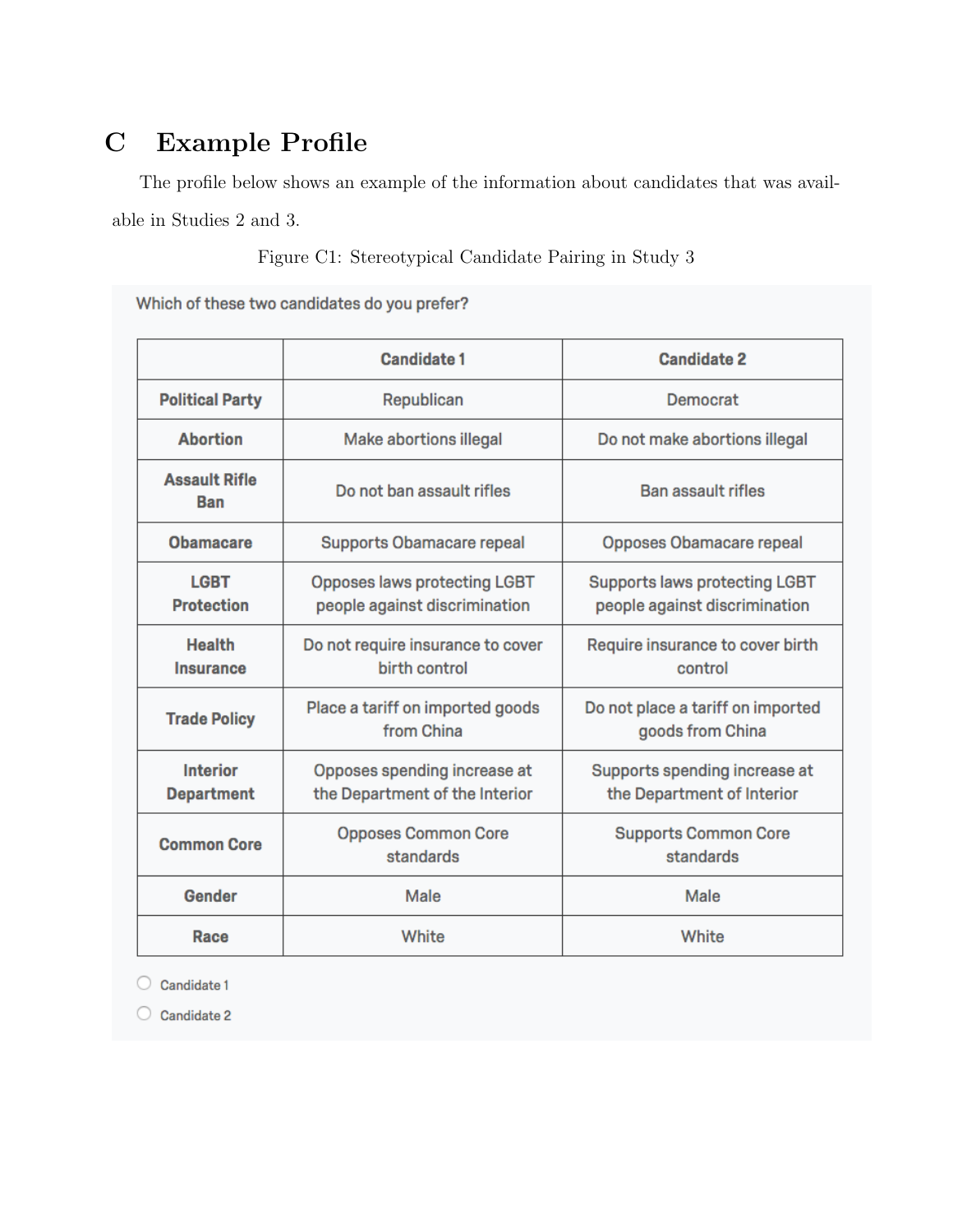## D Additional Analyses

### D.1 Study Demographics

The table below displays the demographics of the survey respondents we analyze in Study 1 and Study 2. As mentioned in the main text, we focus only on those individuals with a party affiliation to examine the effects of party cues. The next section provides a supplementary analysis in which we re-weight the data to targets from the 2016 National Election Study to ensure that our pattern of findings is not driven by demographic differences between these quote-sampled online pools and a nationally representative sample.

| Study           | Study 1  | Study 2  |
|-----------------|----------|----------|
| Black           | 0.08     | 0.09     |
| Hispanic        | 0.05     | 0.11     |
| White           | 0.83     | 0.73     |
| Other Race      | 0.05     | 0.07     |
| College or More | 0.48     | 0.64     |
| Female          | 0.52     | 0.51     |
| Age             | 52.68    | 46.61    |
| Income $(\$)$   | 61520.33 | 75195.76 |
| Democrat        | 0.49     | 0.52     |
| Republican      | 0.51     | 0.48     |
| Sample Size     | 3075     | 1439     |

Table D1: Study Demographics

### D.2 Limited Effect Heterogeneity by Party in Studies 1 and 2

The next two tables display the regression models we use to produce the figures in the main text. In this case we break out the results using all partisan respondents (Column 1), data that is reweighted to resemble partisan respondents to the 2016 National Election Study (Column  $2)^1$ , only Democrats (Column 3), and only Republicans (Column 4).

<sup>1</sup>For this analysis we generate raking weights to re-weight the demographics of our survey respondents in Study 1 and Study 2 to targets taken from the face-to-face portion of the 2016 National Election Study. The covariates used to produce these weights are Partisanship, Ideology, Education, Age, Race and Gender.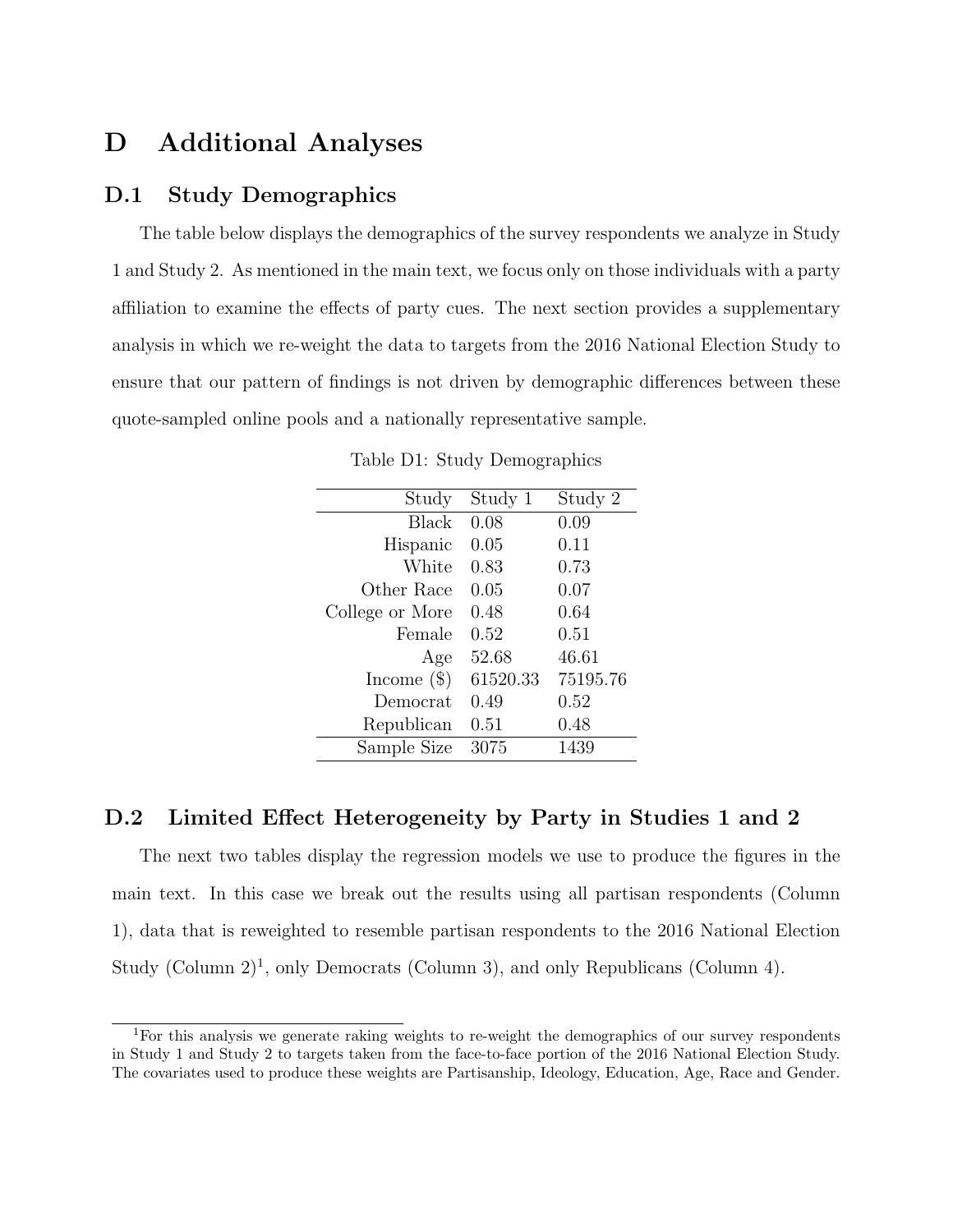This exercise shows that there is minimal heterogeneity in either the effects of a shared party label or issue agreement by party across these studies. The patterns we describe in the main text are similar when examining the entire sample of partisan respondents, incorporating the raking weights or seperately assessing the effects among both sets of partisans.

|                                | All      | All - Reweighted | Democrats Only | Republican Only |
|--------------------------------|----------|------------------|----------------|-----------------|
| (Intercept)                    | $0.11$ * | $0.12*$          | $0.13*$        | $0.09*$         |
|                                | (0.01)   | (0.02)           | (0.02)         | (0.02)          |
| Co-Partisan                    | $0.35$ * | $0.34*$          | $0.34*$        | $0.36*$         |
|                                | (0.01)   | (0.02)           | (0.01)         | (0.01)          |
| High-Salience Agree - 1 Issue  | $0.09*$  | $0.09*$          | $0.07*$        | $0.11*$         |
|                                | (0.01)   | (0.02)           | (0.02)         | (0.02)          |
| High-Salience Agree - 2 Issues | $0.21$ * | $0.22*$          | $0.20*$        | $0.23*$         |
|                                | (0.01)   | (0.02)           | (0.02)         | (0.02)          |
| High-Salience Agree - 3 Issues | $0.33*$  | $0.33*$          | $0.31$ *       | $0.35*$         |
|                                | (0.01)   | (0.02)           | (0.02)         | (0.02)          |
| High-Salience Agree - 4 Issues | $0.44*$  | $0.41*$          | $0.42*$        | $0.46*$         |
|                                | (0.02)   | (0.03)           | (0.03)         | (0.02)          |
| $\,N$                          | 21456    | 21456            | 10592          | 10864           |

Table D2: Effect of Co-Partisanship and Issue Agreement on Candidate Choice - Study 1

Robust standard errors in parentheses

 $*$  indicates significance at  $p < 0.05$ 

Reference Condition is Out-Party Candidate with No Issue Agreement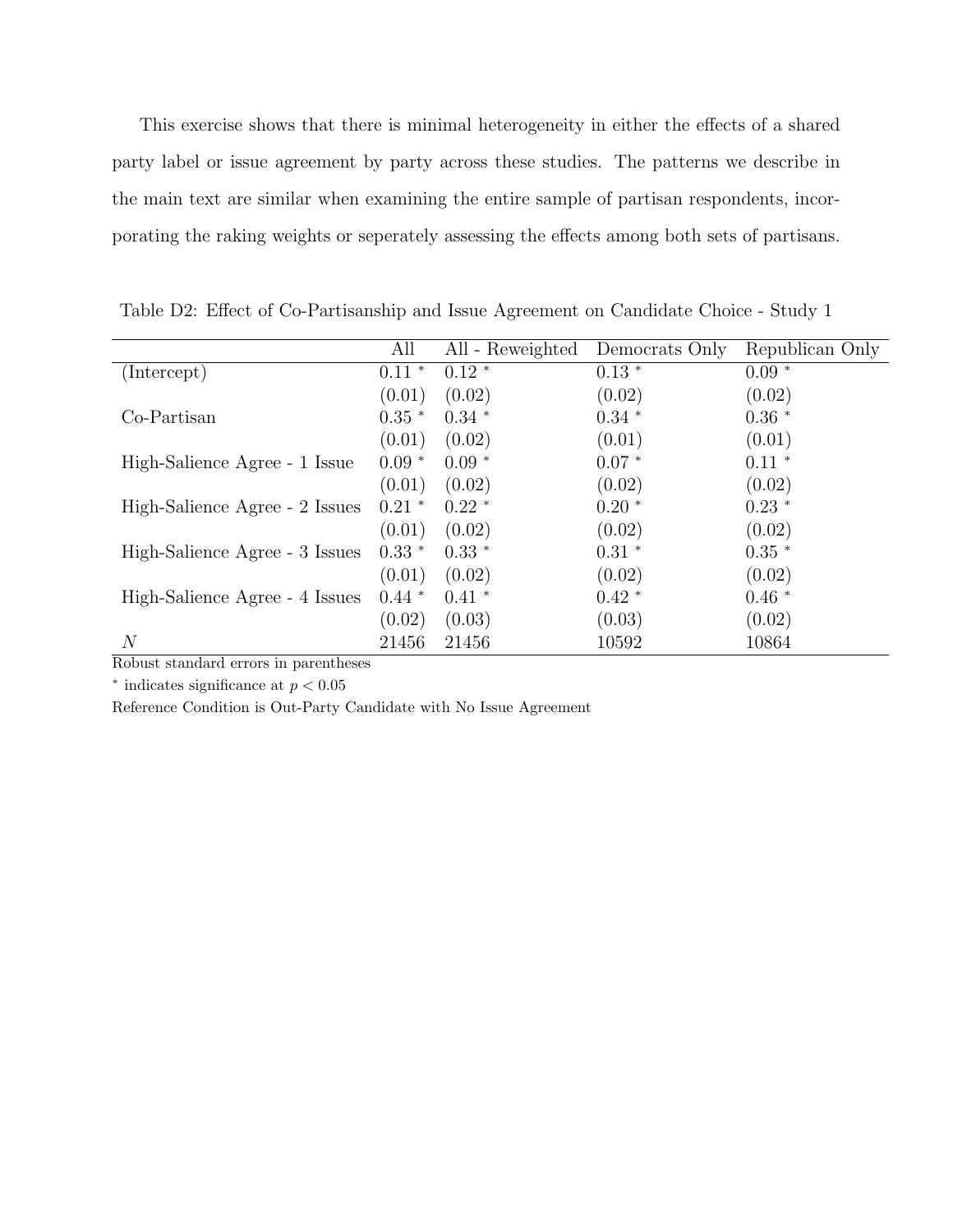|                                | All     | All - Reweighted | Democrats Only | Republican Only |
|--------------------------------|---------|------------------|----------------|-----------------|
| (Intercept)                    | 0.01    | 0.00             | $-0.02$        | $0.05*$         |
|                                | (0.02)  | (0.04)           | (0.02)         | (0.03)          |
| Co-Partisan                    | $0.26*$ | $0.22*$          | $0.24*$        | $0.28*$         |
|                                | (0.01)  | (0.03)           | (0.02)         | (0.02)          |
| High-Salience Agree - 1 Issue  | $0.14*$ | $0.18*$          | $0.18*$        | $0.10*$         |
|                                | (0.01)  | (0.02)           | (0.02)         | (0.02)          |
| High-Salience Agree - 2 Issues | $0.25*$ | $0.30*$          | $0.30*$        | $0.19*$         |
|                                | (0.01)  | (0.03)           | (0.02)         | (0.02)          |
| High-Salience Agree - 3 Issues | $0.38*$ | $0.41*$          | $0.45*$        | $0.31*$         |
|                                | (0.01)  | (0.03)           | (0.02)         | (0.02)          |
| High-Salience Agree - 4 Issues | $0.48*$ | $0.49*$          | $0.54*$        | $0.40*$         |
|                                | (0.02)  | (0.03)           | (0.03)         | (0.03)          |
| Low-Salience Agree - 1 Issue   | $0.06*$ | 0.05             | $0.06*$        | $0.06*$         |
|                                | (0.01)  | (0.03)           | (0.02)         | (0.02)          |
| Low-Salience Agree - 2 Issues  | $0.11*$ | $0.09*$          | $0.11*$        | $0.11*$         |
|                                | (0.01)  | (0.03)           | (0.02)         | (0.02)          |
| Low-Salience Agree - 3 Issues  | $0.14*$ | $0.14*$          | $0.12*$        | $0.17*$         |
|                                | (0.01)  | (0.03)           | (0.02)         | (0.02)          |
| Low-Salience Agree - 4 Issues  | $0.19*$ | $0.22*$          | $0.18*$        | $0.19*$         |
|                                | (0.02)  | (0.04)           | (0.02)         | (0.03)          |
| $\boldsymbol{N}$               | 21100   | 21100            | 11048          | 10052           |

Table D3: Effect of Co-Partisanship and Issue Agreement on Candidate Choice - Study 2

Robust standard errors in parentheses

 $*$  indicates significance at  $p < 0.05$ 

Reference Condition is Out-Party Candidate with No Issue Agreement

# D.3 Out-Party Support by Low and High Salience Issue Disagreement in Study 2

The figure below displays the predicted levels of support for out-party candidates in Study 2 based on disagreement across low and high salience political issues.

There are similar dynamics to co-partisan candidate support – disagreement on highsalience issues exerts a large effect on candidate support while low-salience issues have a much more limited role in reducing candidate support – but overall levels of support for out-party candidates across all of these conditions are lower.

Levels of candidate support in the condition in which a respondent disagreed with a candidate on four high-salience issues are higher then the observational benchmark from the